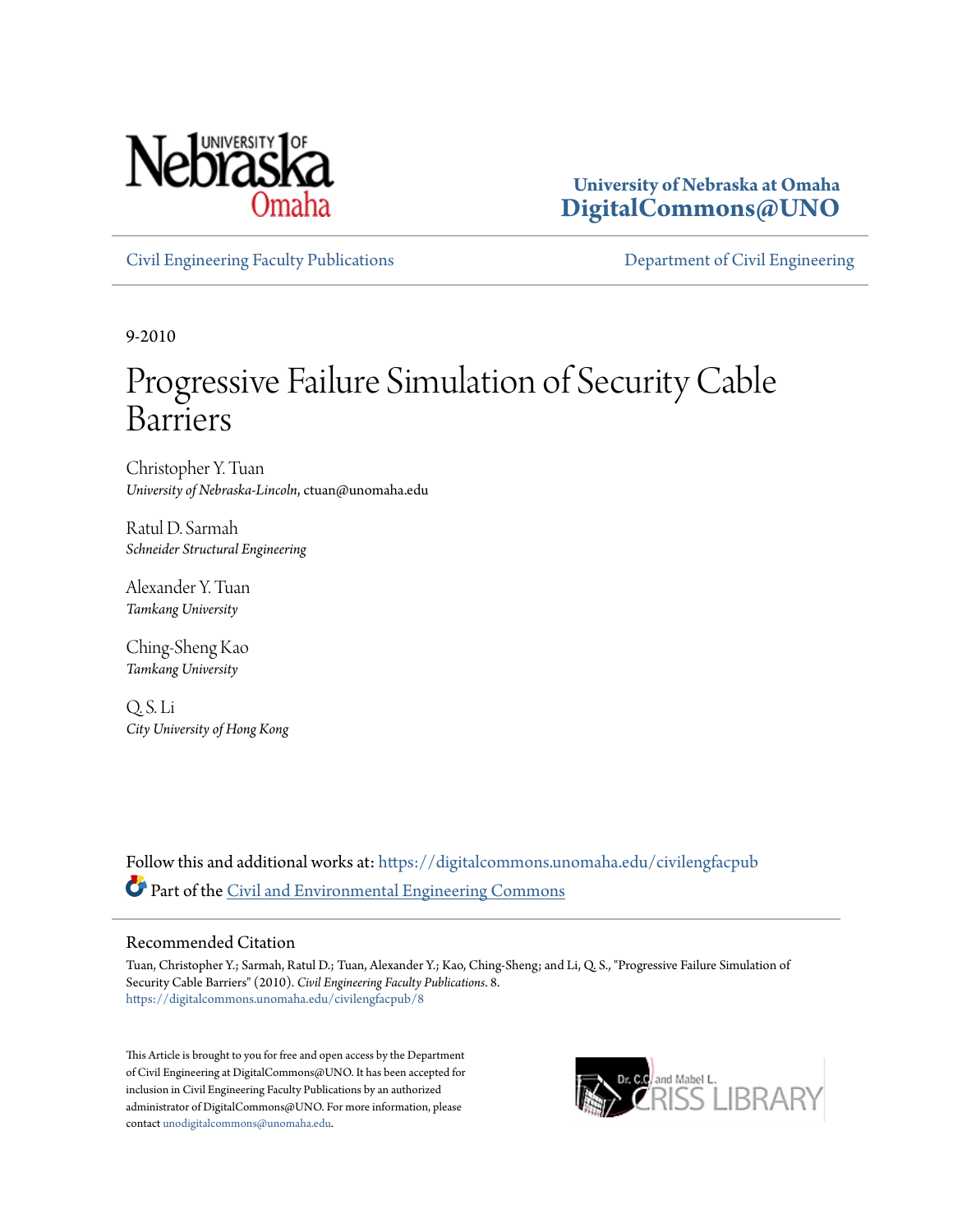## **Progressive Failure Simulation of Security Cable Barriers**

# **Christopher Y. Tuan<sup>1</sup> , Ratul D. Sarmah<sup>2</sup> , Alexander Y. Tuan<sup>3</sup> , Chin-Sheng Kao<sup>4</sup> , Q.S. Li\*5**

*1 Professor, Department of Civil Engineering, University of Nebraska-Lincoln, USA.* 

*2 Senior Engineer, Schneider Structural Engineering, Omaha, Nebraska, USA.* 

*3 Asistant Professor, Department of Civil Engineering, Tamkang University, Taiwan, ROC.* 

*4 Associate Professor, Department of Civil Engineering, Tamkang University, Taiwan, ROC.* 

*5 Associate Professor, Department of Building and Construction, City University of Hong Kong, Kowloon, HK.* 

*\* Corresponding author. Email: bcqsli@cityu.edu.hk (Q.S. Li)* 

## **Abstract**

Perimeter security cable barriers are widely used by various agencies all over the world to defeat threat vehicle penetration. New barrier designs require crash test validation prior to implementation. Full-scale vehicular crash tests are costly, whereas designs via finite element simulations are time consuming and require specialized skills. Based on full-scale crash tests, an innovative and simple algorithm has been developed to model the progressive failure of security cable barriers. A multi-body approach based on the first principles of physics was developed to substantially reduce computer runtime. The solution algorithm uses a large number of small time steps. Nonlinear vehicle and cable forces and deformations are calculated based on compatibility conditions. This methodology has been validated against three full-scale crash tests. This cable barrier model, displaying simulation results graphically in a time series, provides realistic response parameters of a security cable barrier design in less than 10 minutes of runtime with reasonable accuracy.

**Keywords:** vehicular crash, security cable barriers, progressive failure, simulation

#### **Introduction**

Perimeter security barriers are routinely used all over the world for stopping vehicle penetration to protect physical facilities. Typical rigid barriers used for perimeter security are reinforced concrete barrier walls and Jersey barrier segments. In other applications, individual or clustered concrete-filled steel pipes (or bollards) have also been used. Flexible barriers are typically cables and container-type barriers. There has always been a need to design for new security barriers, which are functionally efficient, cost effective, constructible using locally available materials and easily installed. In the United States, cable barriers for roadside safety applications are produced by many companies. Recently, cable barriers have attracted much attention from designers developing new perimeter security barriers for low cost and easy installation.

There has been a lot of research on cable barriers, specifically for roadside safety application, which has resulted in a large number of crash tests conducted by transportation agencies. However, in roadside safety application, cable barriers are designed for vehicle's impact angle less than 45 degrees. The primary objectives are to redirect a vehicle to mitigate potential injuries to the passengers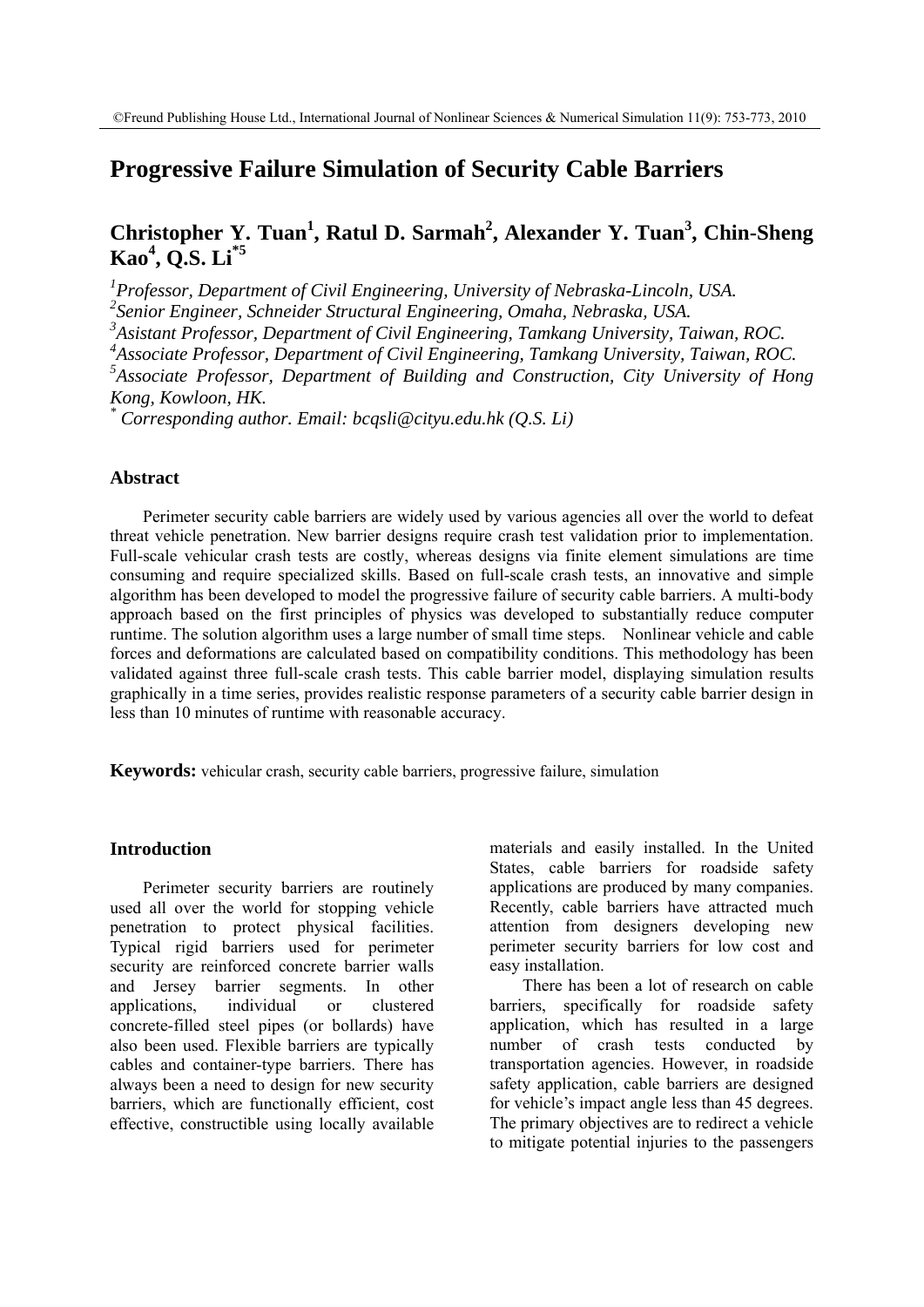and to contain the vehicle from colliding with oncoming traffic [18]. For security barriers, the impact of the vehicle is commonly assumed to be head-on or 90-degree impact angle, which imposes a larger probability of penetrating the barrier. The primary objective is to arrest the impacting vehicle within a certain range of penetration without concerns about passenger safety.

In recent days numerical simulations using finite element techniques have replaced many costly full-scale crash tests and provided reliable results. However, detailed finite element simulations of crash dynamics are computationally intensive and time-consuming. In this study, an efficient algorithm based on the first principles of physics has been developed for simulation of progressive failure of cable security barriers. The results proved to be reasonably accurate when compared against crash test data, and runtime is typically under 10 minutes on a desktop or a laptop computer. The explicit algorithm using a large number of small time steps  $(0.5 \text{ ms})$  is suitable for analyzing the progressive failure simulation graphically in a time series. These features allow a designer quickly assess the vulnerability of a cable barrier under various vehicular impact scenarios.

## **Review of simulation algorithms**

Since the early 1990s, there has been a large quantity of research on vehicular collisions with roadside hardware as well as inter-vehicular collisions. Two basic approaches have been adopted in the investigations of hardware for roadside safety. In a multi-body simulation approach, individual components are modeled as a series of connected rigid body segments. An example is the two-dimensional algorithm in BARRIER VII [16]. The second approach is the use of many recently developed three-dimensional finite element software programs. NCHRP Report 350 [18] provides an historical perspective and describes a number of the earlier software programs.

Simulation of cable barrier crash dynamics was first published in 2001 [4]. This study investigated a roadside safety wire rope fence and the algorithm developed was based on the analysis of a large amount of roadside safety cable barrier crash test data. The algorithm was validated with crash test data involving small vehicles with acute angle of impact. In 2007, the National Crash Analysis Center (NCAC) of the U.S. Federal Highway Administration at George Washington University conducted performance evaluation of a low-tension, three-strand cable median barrier for roadside safety [13]. A simulation model was developed for a roadside safety cable barrier consisting of three 19-mm cables for small vehicle impact conditions.

## **Vehicle model**

Finite element models of common automobiles have been developed by the National Crash Analysis Center. The models are typically used as input files in the explicit finite element program LS-DYNA [11] for conducting crash dynamics simulation. These models are generally very detailed and contain hundreds of thousands of nodes and elements.

In this study, the finite element model of a 15,000-lb pickup truck developed by NCAC is simplified by substantially reducing the number of nodes and elements while maintaining the same physical configuration. The vehicle is modeled as an assembly of solid elements (i.e., the chassis, engine, gear-box and wheel hubs) surrounded by shell elements (i.e., the sheet metal). The inertial properties of the vehicle are calculated from the mass distribution of the solid elements [19]. The mass densities of individual solid elements can be adjusted for any gross vehicle weight (GVW) of the vehicle. No stiffness properties of these solid and shell elements are considered in the algorithm. Instead, every node of the deformable body (i.e., the shell elements) is connected to a node on the rigid body with a 2-node space truss element. These nodes are selected such that the impact forces developed in the trusses upon collision would yield vehicle trajectories observed in the actual crash tests. Therefore, the selection of the truss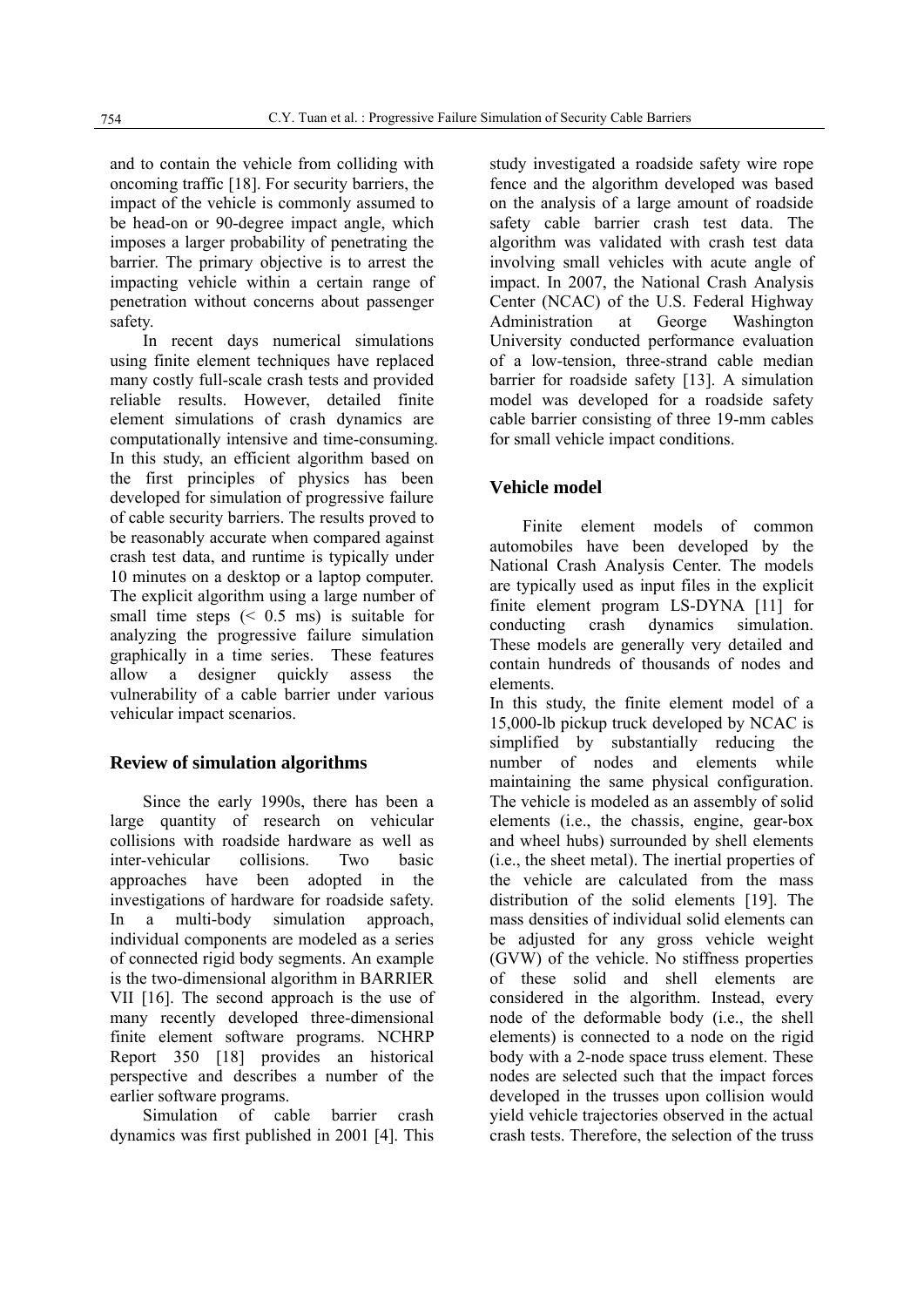node, number of truss members and the nonlinear stiffness properties of these truss members are based on numerous trials [20] to best fit crash test data.

## **An algorithm for cable barrier progressive failure analysis**

A multi-body explicit algorithm has been developed to simulate the crash dynamics between a vehicle and a cable barrier. The event is divided into small time steps of 0.5 ms or less. During a time step, a three-dimensional vehicle model interacts with a three-dimensional cable barrier model, resulting in deformations in the cables and contact forces. The kinetic and kinematic properties of a vehicle are derived from the physical data provided by the manufacturer [19]. At the start of each time step, the position, the orientation, and the velocities of the vehicle are known from the initial conditions or from the previous time step. The contact forces and the moments at the vehicle center of gravity from impact in the pitch, yaw and roll directions are calculated. The vehicle's accelerations are subsequently computed at the end of each time step from the sum of forces acting on the vehicle CG. Only the failure

modes of the cable barriers observed in crash tests are considered in the simulations. Potential failure modes include cable breakage, line/end post failure due to bending and shear, cable anchor pullout, post anchor pullout, and vehicle rolling over the barrier.

## *Collision Detection*

For a security cable barrier, collision generally takes place within a cable bay. As shown in Figure 1, the cables between two adjacent posts anticipating the vehicle collision form a contact surface, which is meshed with a grid of contact nodes. The nodes in the contact surface that collide with a vehicle are moved in the direction of the vehicle. The nodal displacement vector is equal to the distance moved by the vehicle during a time step, less the adjustment made for vehicle crush during that time step. The adjustment in the cable barrier model for vehicle crush is explained later in the paper. For the nodes that are not in contact with the vehicle move along a straight line joining the collision node on either side of the vehicle and the node of the same cable on the nearest post that has not failed. The nodes on a post move with the post until the post fails in base shear or pull out.



**Fig. 1:** Collision Detection Surface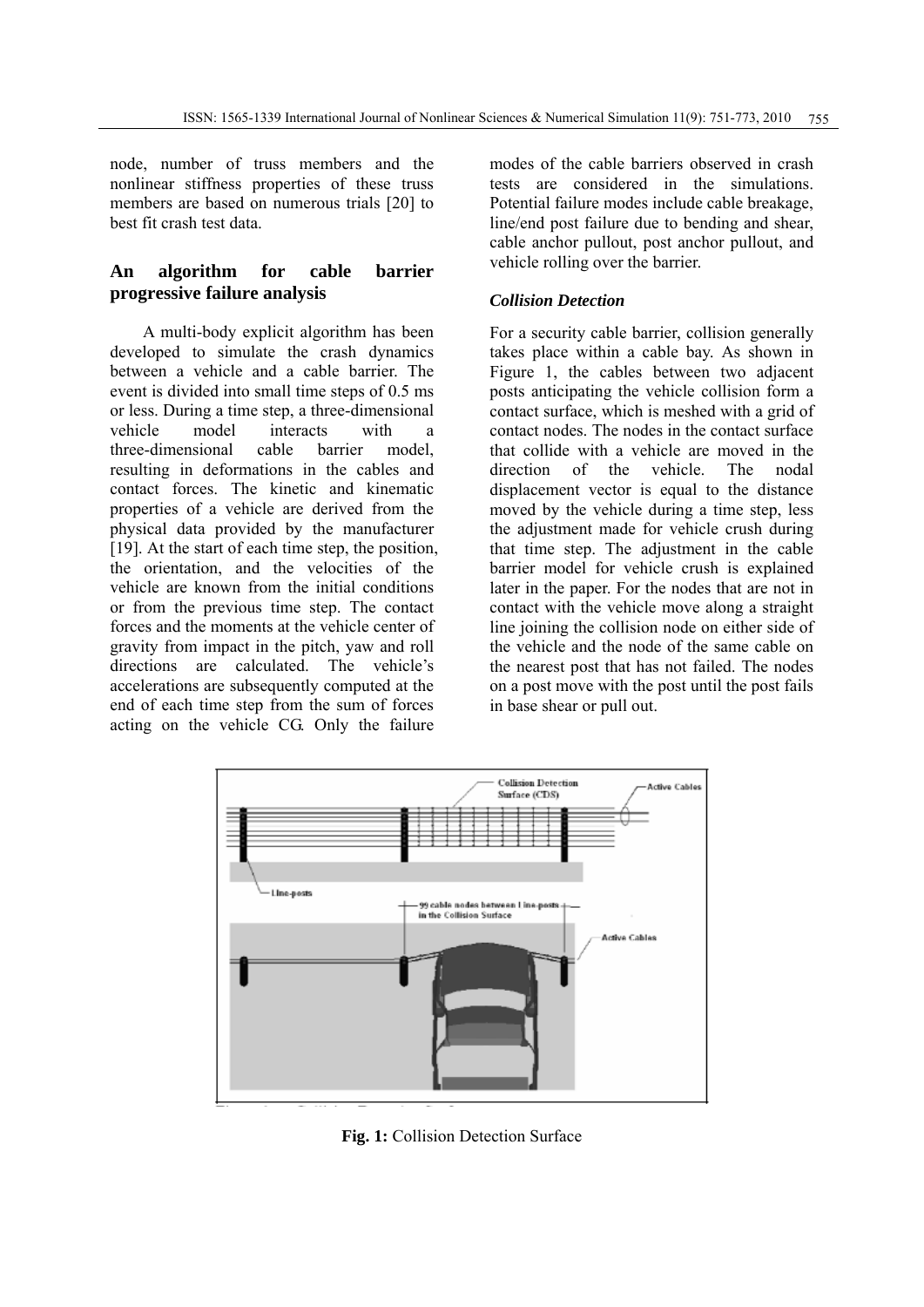#### *Computation of Cable Forces*

Upon initial impact, the length of a cable increases as the vehicle penetrates into the cable barrier. The increment in cable tension can be calculated according to the Hooke's law:

$$
T_1 - t_1 = \frac{EA\Delta l_1}{l_1} = \frac{EA(L_1 - l_1)}{l_1}
$$
  
(1)  

$$
T_2 - t_2 = \frac{EA\Delta l_2}{l_2} = \frac{EA(L_2 - l_2)}{l_2}
$$
  
(2)

where E is the "apparent modulus of elasticity", A is cross-sectional area, T and t are the tensions, and L and l are the effective lengths of the cable. The subscripts 1 and 2 represent the cable bay on the left and right side of the vehicle, respectively, while the lower case and upper case letters represent values before and after an increment of strain, respectively. Change in total length of the cable is denoted  $\mathbf{b} \mathbf{v}$  |  $\mathbf{l}$ .

The Euler model shown in Figure 2 for tension drop over a sheave due to friction may be applied to determine the tension drop on either side of a lodged-in vehicle or over a post between two adjacent cable bays. The two cable tensions are related as follows:

$$
T_1 = e^{-\mu \theta} T_2 \tag{3}
$$

where  $T_1 < T_2$ , is the coefficient of friction between the cables and the contacting surface of the vehicle or the post, and is the subtended angle of the contact surface.

The total elongation in a cable is the sum of elongations on the left and right sides:

$$
\Delta l = \Delta l_1 + \Delta l_2 \tag{4}
$$

Combining Eqs.(1) through (4) yields

$$
T_1 = \frac{\Delta IEA + t_1(l_1 + e^{-\mu\theta}l_2)}{l_1 + e^{-\mu\theta}l_2}
$$
\n(5)

and

$$
T_2 = \frac{\Delta IEA + t_2(l_2 + e^{-\mu\theta}l_1)}{l_2 + e^{-\mu\theta}l_1}
$$
\n(6)

If there is no friction, the horizontal tension component along a cable will be the same. Since a cable is normally attached to a post or threaded through the posts, this frictional tension drop can be significant.

The cable length between the center of vehicle's front bumper and the anchors on either end of a cable are considered as the effective length. In the event of a post failure due to base shear or pullout, all the cables will instantly become slack and the cable tensions, base shears and pullout forces associated with the failed posts and the anchors are set to zero. At this time instant, the total cable length less the elastic elongation of the cable is stored temporarily and the cable nodes on the failed posts are moved to the adjacent post on the same side of the vehicle. This causes the cable length to shorten and the total cable length to fall below the stored length. As the vehicle moves forward, the cable length will start to increase again. The computation of cable tensions, and post's shear, pullout and anchor pullout forces resumes as soon as the total cable length exceeds the stored value. The resultant cable tension vectors and the resultant moment vectors are applied to the vehicle C.G. in each time step during the simulation. This procedure of progressive failure is continued until either the vehicle is stopped by the cables or the vehicle penetrates the cable barrier, in which case the residual velocity of the vehicle is calculated.

#### *Mechanical Properties of Cables*

A cable or a wire rope is formed by individual wires wound into a strand that are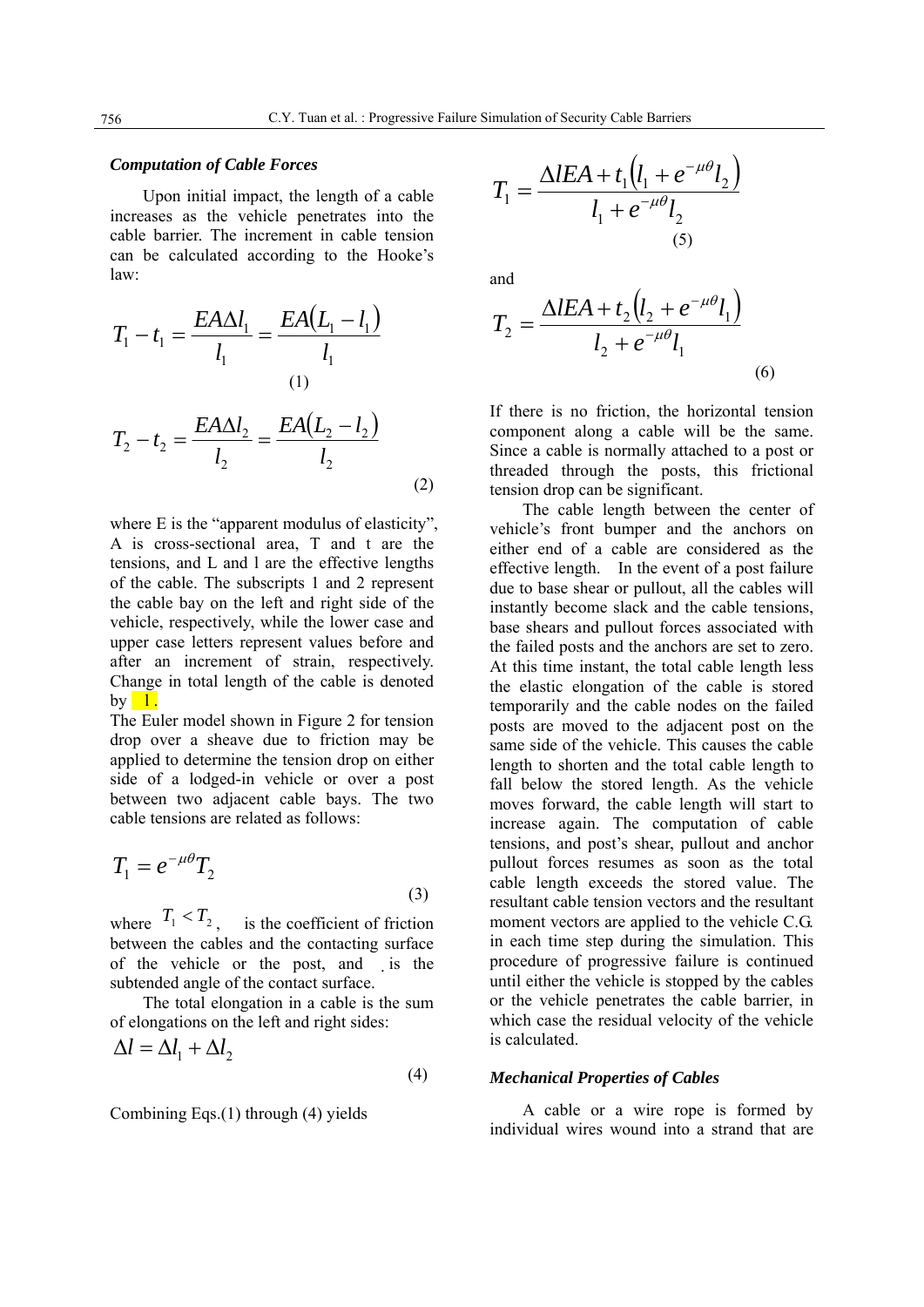woven together. Initial elongation in a woven cable under an axial tensile force is caused by the stretching of individual strands and the seating of wires against one another. In the wire rope catalog by Wire Rope Industries in Quebec, Canada, a non-galvanized, seven-wire strand has an effective modulus of 62,000 to 69,000 MPa, and galvanized seven-wire strand has an effective modulus of 110,000 MPa (16,000 ksi). Some cable manufacturers have the capability to pre-tension and stretch the cable to partially remove the initial stretches for dynamic loading. This process results in a  $25 \sim 30\%$  increase in their effective modulus [1,2]. Table 1 provides properties of commonly used structural wire ropes conforming to ASTM-A603 and galvanized structural strands conforming to ASTM-A584. Even though the nominal strength of galvanized structural strands are higher than that of structural wire ropes, the latter is preferred for cable barrier as its modulus of elasticity is lower, which helps to dissipate kinetic energy more efficiently.

Published data on plastic behavior of cables are not readily available. The yield strength of cable is not clearly defined due to the fact strands being woven together, and stresses under load in each strand is not uniform. At a slow loading rate, stresses in cable will become plastic at about 60% of the nominal tensile strength. ASTM standards hence allow a maximum pre-stretching force at 55% of the nominal strength. Figure 3 shows an idealized stress-strain curve for cables in the simulation. When the cable tension reaches 60% nominal strength during the simulation, Equations (5) and (6) are no longer valid. From this point on in the simulation, the modulus was reduced by 40% and the same equations were used to compute cable tension until cable strength reached nominal strength. Beyond the nominal strength, a cable is assumed to deform plastically. Using the stress-strain curve of a pre-stressing strand given in the PCI Design Handbook, strain at this point was assumed at 0.015% and a constant cable tension was maintained until a maximum strain of 0.03%, which is the breaking point of the cable.



**Fig. 2:** Tension Drop over a Sheave

## **Post modeling**

Post behavior under dynamic loading depends upon various parameters such as post material, inertial properties and type of cable attachment, foundation embedment depth and soil properties. Post behavior under vehicular impact has been studied extensively [5,9,10,12], generally based on crash simulations and validation with crash test results. Interaction of post with soil has been discussed in [6,8,12,15,17,21]. Forces exerted on a post by the cables are resisted by a shear force and a moment at the base of the post. From these studies, elasto-plastic response of post failure under dynamic lateral load can be assumed to remain elastic up to a maximum moment capacity, Mp, at which a plastic hinge develops at the base of the post.

## *Dynamic Testing on Posts in Soil*

Dynamic testing of W6×16 steel posts in soils was conducted [12,17] using a 2,237-lb rigid-frame body vehicle (i.e., a bogie) to evaluate the effects of embedment depths as well as to determine the associated force deflection characteristics. The steel posts were embedded in soils conforming to AASHTO M147-65 Gradation B specification. The steel guardrail posts were impacted at a target speed of 20 mph. An impact head, fabricated from an 8-inch diameter concrete-filled steel pipe and used to strike the posts, was mounted to the front end of the bogie vehicle at a height 24.875 in. above the ground.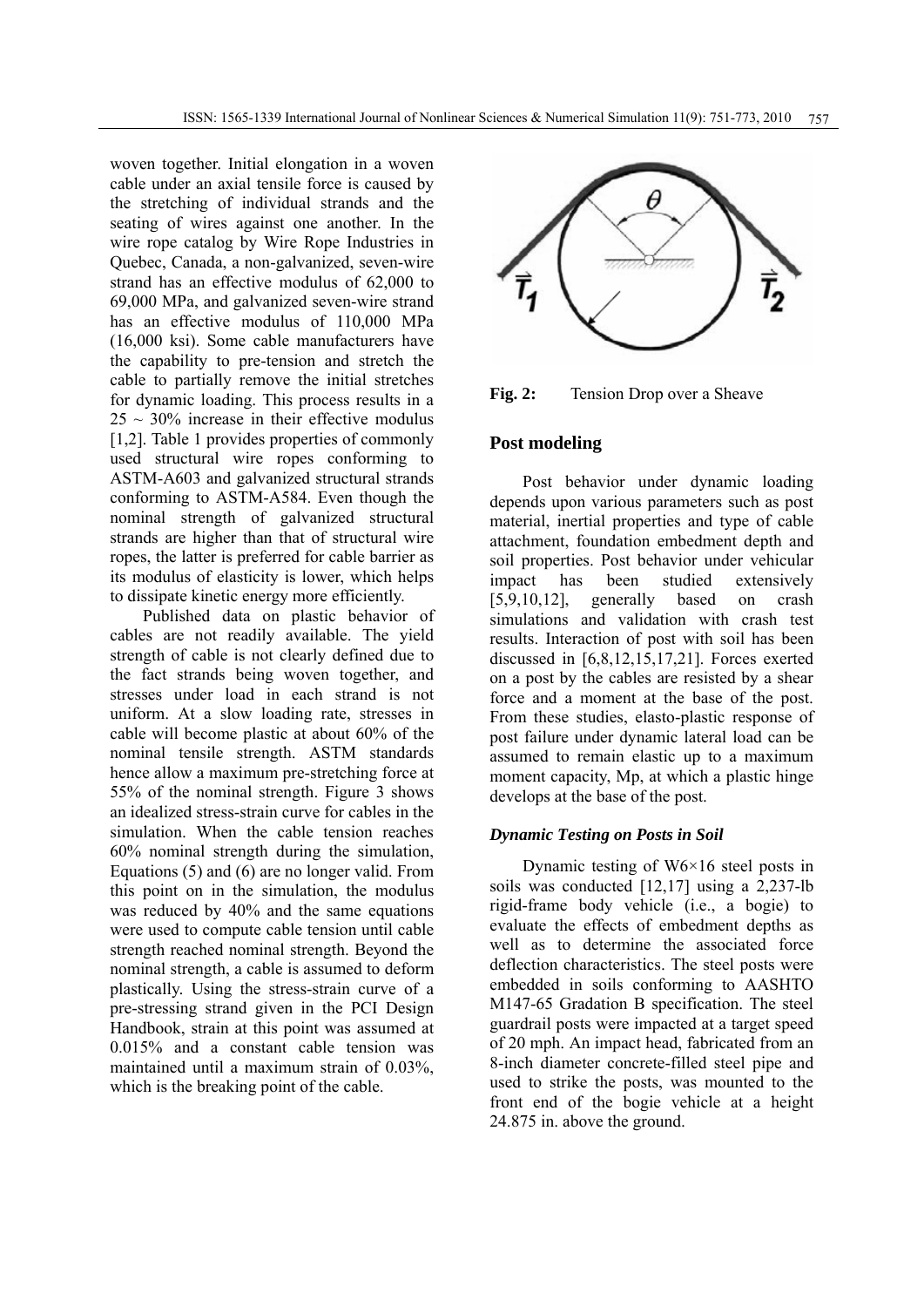

**Fig. 3:** Idealized Stress-strain Curve of Cable used in Simulation

A total of ten impact tests [12] were performed on the embedded steel posts. Actual impact conditions, post embedment depths and test results are given in Table 2. All steel posts were impacted to cause bending about the post's strong axis. Failures of the posts were found to be dependent upon the embedment depth. For post embedment depths of 1,016 mm or greater, soil failure was evident with slight yielding within the post. For post embedment depths of 940 mm or less, the posts were pulled out of the ground after rotating in the soil for some distance. In addition, there were measurable differences in the impact forces observed for the two modes of failure. As a result of these differing impact forces, the amount of energy dissipated also varies. Post that failed by rotating in the soil dissipated more energy than posts than the posts that initially rotated but eventually pulled out of the ground.

#### *Algorithm for Post Behavior Simulation*

Typical post deformation is illustrated in Figure 4. For post immediately adjacent to vehicle, node B is on the contact surface and

corresponds to the colliding cable node at the extreme end of vehicle bumper or body. For any other cable bay, the node B corresponds to a node on the same cable on the adjacent line post towards the vehicle. Similarly, in the end cable bay, the node A represents the cable node on the anchor, and for any other cable bay, the node A corresponds to a node on the same cable on the adjacent line post towards the anchor. The node O represents the cable node on the current post where it is attached to the post. The vector B represents the resultant tensile force on the current post by the cables during the time step. C represents the node rigidly attached to the post base.

The tension along OB is computed by

$$
\vec{T}_{OB} = \vec{R} \cdot \left( \hat{OB} \right)
$$
\n(7)

where R (T1 or T2) is computed from Equation (5) or (6). The horizontal component of T1 or T2 at adjacent posts gradually decreases from vehicle to the anchor on either side of the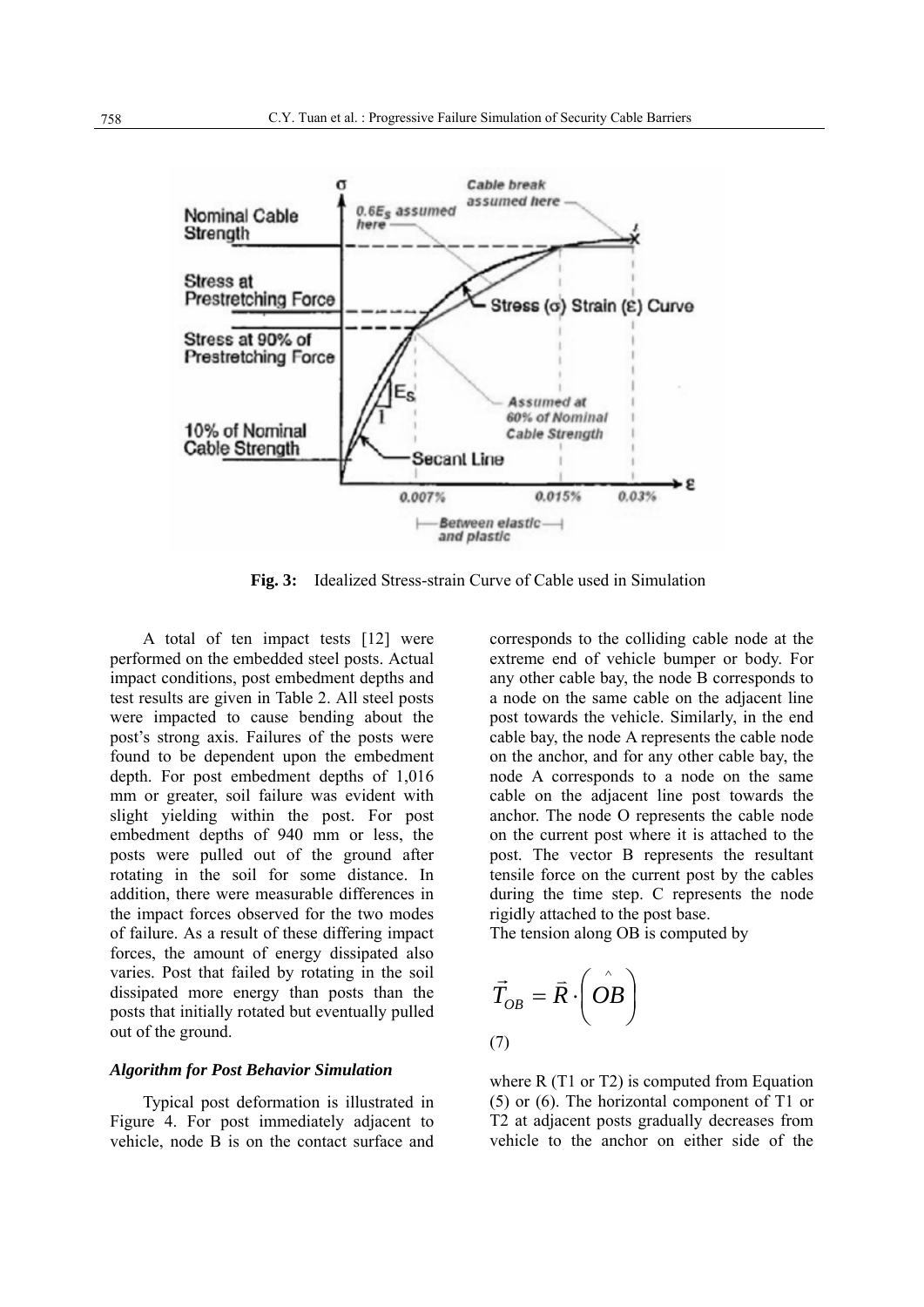vehicle. This drop in cable tension is computed by using Equation (3). Therefore, vectors TOB and TOA can be computed at all posts for all cables. Further, the resultant cable tension is

$$
\vec{R} = \vec{T}_{OA} + \vec{T}_{OB}
$$
\n(8)



**Fig. 4:** Deformation of Line-post/pull-post

|                  |      |                                                                                                                           |                  | Wire rope product information                                            |                                   |
|------------------|------|---------------------------------------------------------------------------------------------------------------------------|------------------|--------------------------------------------------------------------------|-----------------------------------|
|                  |      | STRUCTUTAL WIRE ROPES - Conforming to ASTM A603-98<br>- Standard Specification for Zinc-Coated Steel Structural Wire Rope |                  |                                                                          |                                   |
| Rope<br>Diameter |      | Approx. Weight                                                                                                            | Metallic<br>Area | Nominal Strength<br>(Class A Coating)                                    | Apparent Modulus of<br>Elasticity |
| inch             | mm   | 1b/ft                                                                                                                     | in2              | kips                                                                     | ksi                               |
| 1/2              | 13.0 | 0.42                                                                                                                      | 0.119            | 23.0                                                                     | 20,000                            |
| 3/4<br>19.0      |      | 0.95                                                                                                                      | 0.268            | 52.0                                                                     | 20,000                            |
| 26.0             |      | 1.67                                                                                                                      | 0.471            | 91.4                                                                     | 20,000                            |
|                  |      |                                                                                                                           |                  | SPIRAL STRAND - Conforming to ASTM A586-3 - Galvanized Structural Strand |                                   |
| Rope<br>Diameter |      | Approx. Weight                                                                                                            |                  | Nominal Strength<br>(Class A Coating)                                    | Apparent Modulus of<br>Elasticity |
| inch             | mm   | lb/ft                                                                                                                     |                  | kips                                                                     | ksi                               |
| 1/2              | 13.0 | 0.52                                                                                                                      |                  | 30.0                                                                     | 24,000                            |
| 3/4              | 19.0 | 1.18                                                                                                                      |                  | 68.0                                                                     | 24,000                            |
| $\mathbf{1}$     | 26.0 | 2.1                                                                                                                       |                  | 122.0                                                                    | 24,000                            |

| <b>Table 1</b>                |
|-------------------------------|
| Wire rope product information |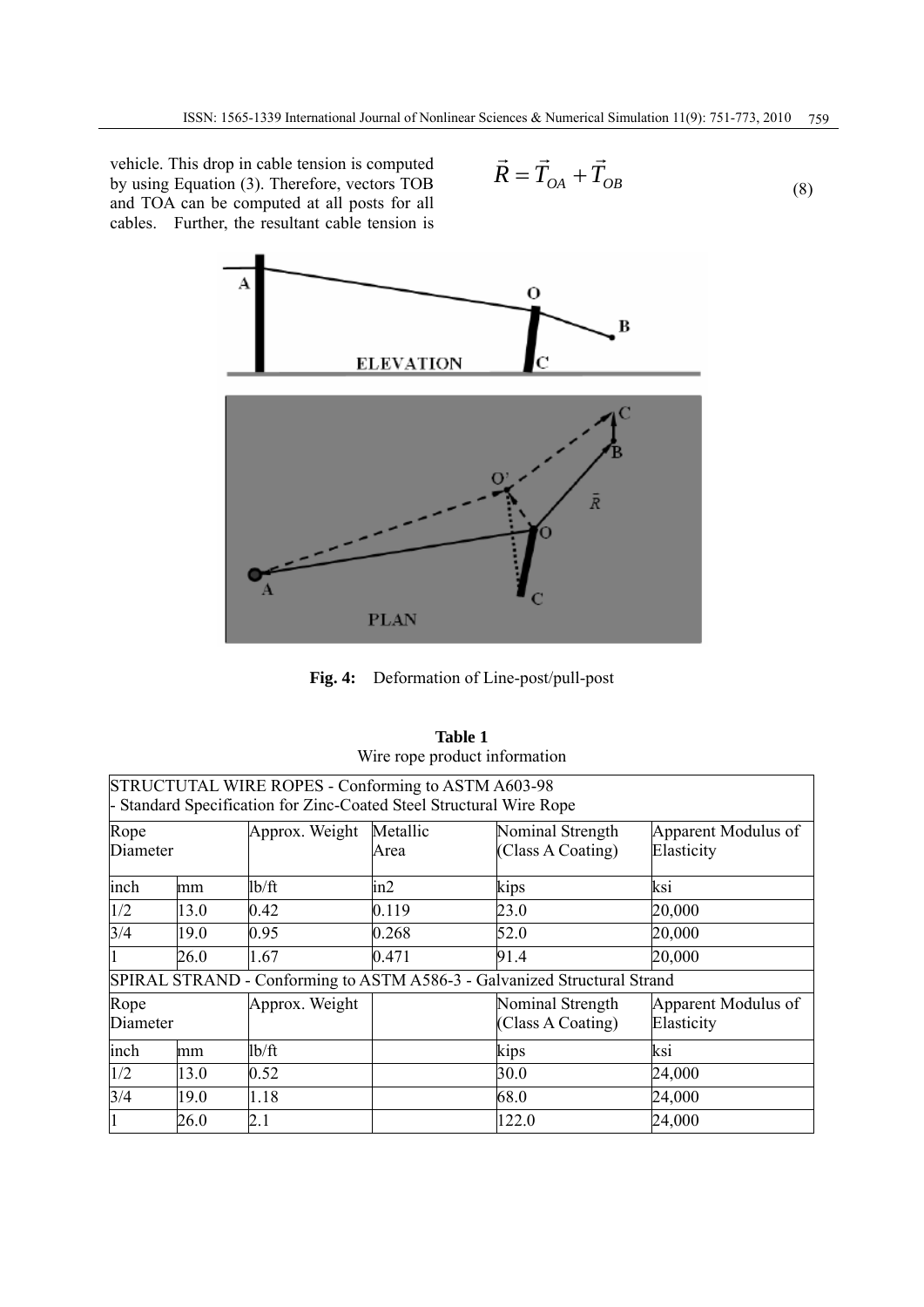| Test No. | Impact<br>Speed<br>(mph) | Embedment<br>Depth<br>(mm) | Total<br>Deflection<br>(mm) | Total<br>Energy<br>$({\text{ft-lb}})$ | Failure Mode                   |
|----------|--------------------------|----------------------------|-----------------------------|---------------------------------------|--------------------------------|
| $NPGB-1$ | 20.00                    | 1092                       | 1045.3                      | 21 994                                | Post rotation, slight yielding |
| NPGB-2   | 21.00                    | 1016                       | 1152.9                      | 21,500                                | Post rotation                  |
| $NPGB-3$ | 20.00                    | 1092                       | 1241.7                      | 20,984                                | Post rotation, slight yielding |
| NPGB-4   | 20.00                    | 1016                       | 1092.3                      | 21,493                                | Post rotation                  |
| NPGB-5   | 20.00                    | 940                        | 1365                        | 20,187                                | Post pulledout of ground       |
| NPGB-6   | 20.49                    | 864                        | 1340.1                      | 17,849                                | Post pulledout of ground       |
| NPGB-7   | 19.71                    | 940                        | 1326.3                      | 16,595                                | Post pulledout of ground       |
| NPGB-8   | 20.69                    | 940                        | 1164.1                      | 18,314                                | Post pulledout of ground       |
| NPGB-9   | 20.76                    | 1016                       | 1221.5                      | 21,507                                | Post rotation, slight yielding |
| NPGB-10  | 21.50                    | 1016                       | 1185.6                      | 23,440                                | Post rotation, slight yielding |

**Table 2**  Steel Post Impact Test Results

and the resultant moment vector about the base C is,

$$
\vec{M} = \vec{OC} \times \vec{R}
$$
  
(9)

The deflection at the post top shown in Figure 5,  $y1 + y2$ , is given by Equation (11), in which R is the perpendicular to post component of R,

$$
\theta_P = \frac{RL_1^2}{2EI} \tag{10}
$$

$$
y_1 + y_2 = \frac{RL_1^3}{3EI} + L_2(\tan \theta_P)
$$
  
(11)

With the displacement vector,  $(y1 + y2)$ , the rotation angle between the original and new positions of the post (OC and OC') can be determined. Finally, with the rotation angle vector,  $\alpha$ , the new position vector for the post can be determined as follows:

$$
\vec{V} = \vec{V} \times \left\{ \vec{I} + \left[ \frac{\sin(d)}{d} \vec{L} \right] + \left[ \left( 1 - \frac{\cos(d)}{d^2} \right) \vec{L} \times \vec{L} \right] \right\}
$$
  
\n
$$
= \left[ V_x, V_y, V_z \right] \text{ is the rotation\nvector, } I = 3x3 \text{ identity matrix,}
$$
  
\n
$$
\vec{\alpha} = [\alpha_x, \alpha_y, \alpha_z] \text{ is the rotation angle vector,}
$$
  
\n
$$
= \begin{bmatrix} 0 & l_z & -l_y \\ -l_z & 0 & l_x \end{bmatrix}
$$

L ⎥  $\overline{\phantom{a}}$  $\mathsf I$  $\begin{bmatrix} l_y & -l_y \end{bmatrix}$ 0 *y*  $-\iota_x$  $l_v$   $-l$  is the rotational matrix formed from elements of rotation angle vector, and  $d = \sqrt{l_x^2 + l_y^2 + l_z^2}$ Equations (7) through (12) are valid as long as the post base moment,  $|\vec{M}| < M_p$ , where

 $M_{p} = Z_x F_y$ , denotes the plastic moment of the post,  $Z_x$  the plastic modulus of the post, and  $F_y$  the yield stress of the post.

When the base moment,  $|\vec{M}| \ge M_p$ , the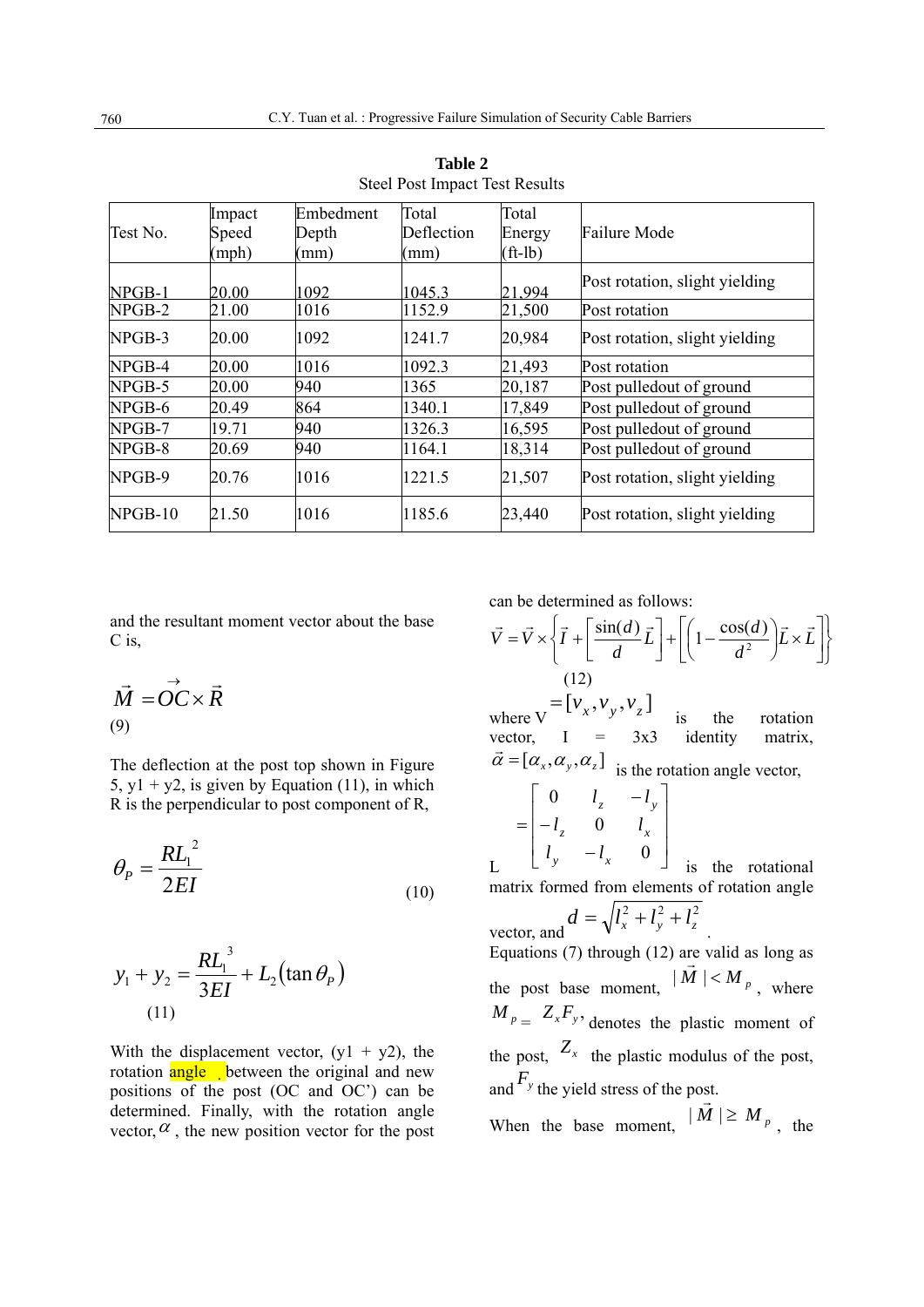following steps are used to compute post deflection. As illustrated in Figure 6, the direction of movement of node O, n, can be computed as

$$
\vec{n} = \left[ \vec{OC} \times \left( \vec{OA} + \vec{OB} \right) \right] \times \vec{OC}
$$
\n(13)

and the displacement from O to O' is denoted as in the direction of n. The new displacement vectors, O′B and O′A, can be expressed as

$$
\vec{O'B} = \vec{OB} - \delta(\hat{n})
$$
\n(14)

$$
\vec{OA} = \vec{OA} - \delta(\hat{n})
$$
\n(15)

The decreases in the cable lengths due to changes in cable tensions are computed as

$$
\Delta_1 = |\overrightarrow{OA}| - |\overrightarrow{O'A}| = \frac{\Delta T_1 |\overrightarrow{OA}|}{AE}
$$
\n(16)

$$
\Delta_2 = |\overrightarrow{OB}| - |\overrightarrow{O'B}| = \frac{\Delta T_2 |\overrightarrow{OB}|}{AE}
$$
\n(17)

where  $\Delta T_1$  and  $\Delta T_2$  are changes in the cable tensions.

The new cable force vectors along O′B and O′A are computed as follows,

$$
\overrightarrow{T}_1 = (T_1 - \Delta T_1) \overrightarrow{O'A} \tag{18}
$$

$$
\vec{T}_2 = (T_2 - \Delta T_2) \stackrel{\frown}{O'B} \tag{19}
$$

The base moment, M′, is updated by iterating

till the following condition is satisfied.

$$
|\vec{M}^{\cdot}| = |\vec{OC} \times (\vec{T}_1^{\cdot} + \vec{T}_2^{\cdot})| \le M_p
$$
\n(20)

The final deflection vector at the top of the post is updated as  $\delta(\hat{n})$ 

This procedure of computing the post deflection is carried out until a maximum post rotation has reached, at which a post can no longer take additional moment. In this study, a maximum rotation angle between the final post orientation and the ground is set at 45 degrees.

#### **Adjustment for vehicle deformation**

Computation of the contact forces in the simulation of vehicle-barrier crash dynamics must satisfy consistent deformations. At the end of each time step, the colliding nodes of the vehicle after deformation must lie on the contact faces of the barrier and vice versa. No separation or overlapping between the vehicle and barrier contact faces is allowed for the solution to converge. The deformations of the vehicle and the barrier depend upon their respective stiffness values. Thus the computation of the deformations and contact forces in traditional finite element simulations is iterative and computationally intensive.

Since a cable barrier is relatively more deformable than a vehicle, and deformation in the vehicle is initially ignored to expedite the solution runtime. To correct this error, crash test data from the vehicle impacting a rigid barrier is used. Since there is little energy absorbed by a rigid barrier, the crash test provides vehicle deformation information with respect to energy absorbed by the vehicle and impact forces transferred to the vehicle. The relationship between vehicle deformation and the impact force is incorporated directly in the algorithm without actually modeling the vehicle deformation. Figure 7 shows the relation between the "average" deformation of a 15,000-lb pickup truck with a rigid barrier at 39.25-mph impact speed and 91.5-degree impact angle. If crash test data is not available,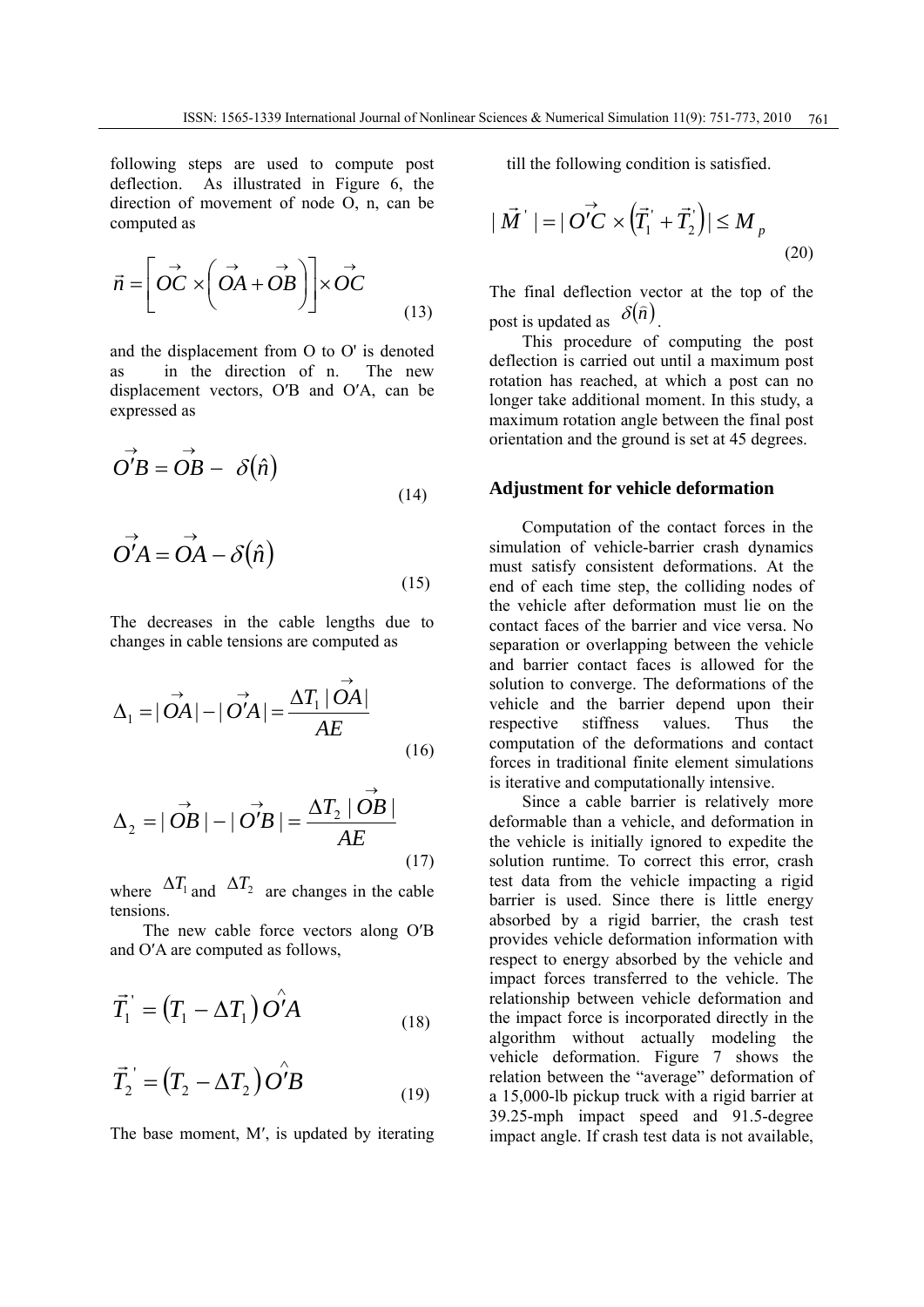numerical simulation data using a validated vehicle model may be used instead.

The following steps are used to include the effect due to vehicle deformation: (1) the average vehicle deformation and normal impact force data are stored for the vehicle model in a simulation; (2) during each time step of the simulation, the vehicle deformation is determined based on the impact force exerted by the cable on the vehicle; (3) the cable deformation in the same time step is reduced by the computed vehicle deformation. Cable tensions are recalculated based on the adjusted cable deformation; and (4) repeat steps (2) and (3) until the change in cable tensions is less than a tolerance (e.g.,  $\leq$  5%). This algorithm expedites the runtime significantly without compromising the simulation accuracy.

## **Validation of the algorithm against crash tests**

Three crash tests, APS1, APS3 and APS4, conducted by the Texas Transportation Institute on perimeter security cable barriers are used to validate the algorithm developed herein. The criteria specified by the Department of State, SD-STD-02.01, for the performance level K8/L2 were followed in these crash tests.

#### *Crash Test #APS1*

The cable barrier was constructed with cold-formed 4-in. deep I-beam posts, spaced at 8 ft on centers, supporting open trapezoidal horizontal rails with a 2.5 in. by 2 in. cross-section. Four horizontal rails were located at 1 ft, 2.5 ft, 4 ft and 7 ft above grade, respectively. The total length of the cable barrier was 152 ft. Hollow structural shapes (HSS) 4 in  $\times$ 4 in  $\times$ 1/8 in. were used for anchor posts placed at either end of the barrier and spaced 48 ft apart. All anchor posts were filled with 3,000-psi concrete. Intermediate anchor posts were installed in 8 ft by 3 ft by 4 ft. deep concrete footing. Each dead-man anchor was 8 ft by 6 ft by 4 ft deep concrete footing. All line posts were installed in 18-in. diameter by 3 ft deep footings. Cables of 1.5-in. diameter were threaded continuously through holes in the rails located at 2.5 ft and 4 ft above grade. The crash test layout and impact scenario of the cable barrier are shown in Figure 8. The time-histories of vehicle deceleration from the crash test are compared with those from the simulation in Figure 9. Figure 10 compares the snapshots taken from high speed crash test video and from the simulation run at different times.

#### *Crash Test #APS3*

The cable barrier was constructed with cold-formed  $1.75$  in. $\times$  4 in. I-beam posts, spaced at 8-ft on centers, supporting open trapezoidal horizontal rails with a 2.5 in. by 2 in. cross-section. Four horizontal rails were located at 1 ft, 2.83 ft, 4 ft and 7 ft above grade, respectively. The total length of the cable barrier was 136 ft. Unreinforced concrete, 3-ft diameter by 5-ft deep, footings were used as dead-man anchors installed at both ends. Two intermediate footings, 3-ft diameter by 5-ft deep, were installed 56 ft from the dead-man anchors. Line posts were installed in 9-in. diameter by 3-ft deep concrete footings. The concrete was specified to be 6,000 psi. Cables of 1.75-in. diameter were threaded continuously through holes in the rails located at 2.83 ft and 4 ft above grade. All cables were attached to the anchor foundations by 1.25-in. diameter cable clamps embedded with helical anchors. The crash test layout and impact scenario of the cable barrier are shown in Figure 11. The time-histories of vehicle deceleration from the crash test are compared with those from the simulation in Figure 12. Figure 13 compares the snapshots taken from high speed crash test video and from the simulation run at different times.

#### *Crash Test #APS4*

The cable barrier was constructed with cold-formed  $1.75$  in. $\times$  4 in. I-beam posts, spaced at 8.17-ft on centers, supporting open trapezoidal horizontal rails with a 2.5 in. by 2 in. cross-section. Four horizontal rails were located at 1 ft, 2.83 ft, 4 ft and 7 ft above grade, respectively. The total length of the cable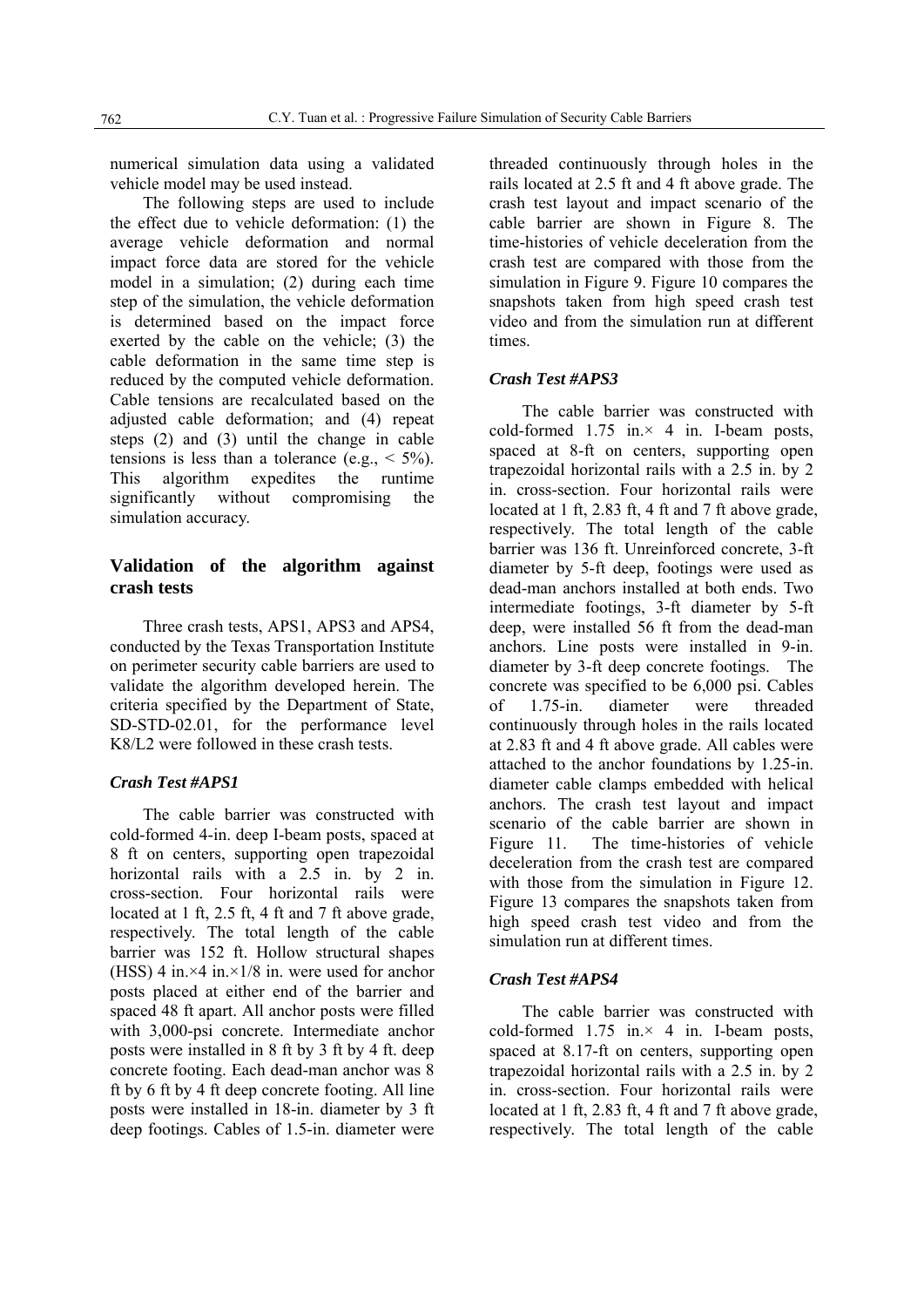barrier was 162.33-ft. Anchor posts made of HSS 4 in. $\times$ 4 in. $\times$ 1/8 in. were placed along the barrier and spaced at 32.67-ft on centers. All anchor posts were installed in 3-ft diameter by 6-ft deep footing backfilled with concrete. Line posts were installed in 9-in. diameter by 3-ft deep concrete footings. The concrete were specified to be 6000 psi. Cables of 1.1-in. diameter were threaded continuously through holes in the rails located at 2.83 ft and 4 ft above grade. The crash test layout and impact scenario of the cable barrier are shown in Figure 14. The time-histories of vehicle deceleration from the crash test are compared with those from the simulation in Figure 15. Figure 16 compares the snapshots taken from high speed crash test video and from the simulation run at different times.

#### *Discussions on the Simulation Results*

The simulation results of the three crash tests are presented along with the test data in Table 3. The results compare favorably with the crash test data, given the complexity of the dynamic problem. The snapshot comparisons presented in Figures 10, 13 and 16 further demonstrate that the simple algorithm is an efficient simulation tool. This simple cable barrier model provides realistic values for a complex design problem in very reasonable runtime of less than 10 minutes.

The deviation of simulation results from crash test data may be partly attributable to the analysis used to predict the ultimate strengths

of the structural components and hardware in a cable barrier. For instance, the post shear failure is assumed to take place only at the interface between the foundation and post.



**Fig. 5:** Deflection of a Cantilever Beam due to a Point Load

The ultimate post shear strength is calculated as 0.6AwFy per American Institute of Steel Construction Design Manual. However, the ultimate shear strength of materials under high strain rate impact loading may well exceed this static value. Another source of error is that the horizontal rails and vertical bars were not included in the cable barrier models. These steel members sustained significant deformation during impact. Some of the vehicle's kinetic energy would have been converted into kinetic energy and strain energy of these members.

| APS1                            | <b>Crash Test</b> | Simulation  |
|---------------------------------|-------------------|-------------|
| Max 50-ms average Deceleration  | $-1.485$ g        | $-1.247$ g  |
| Exit Vehicle Speed              | $31.2$ mph        | $29.4$ mph  |
| Time elapsed when cable 1 broke | $0.088$ sec       | $0.255$ sec |
| Time elapsed when cable 2 broke | $0.123$ sec       | $0.295$ sec |

**Table 3** Comparison of Simulation Results with Crash Test Data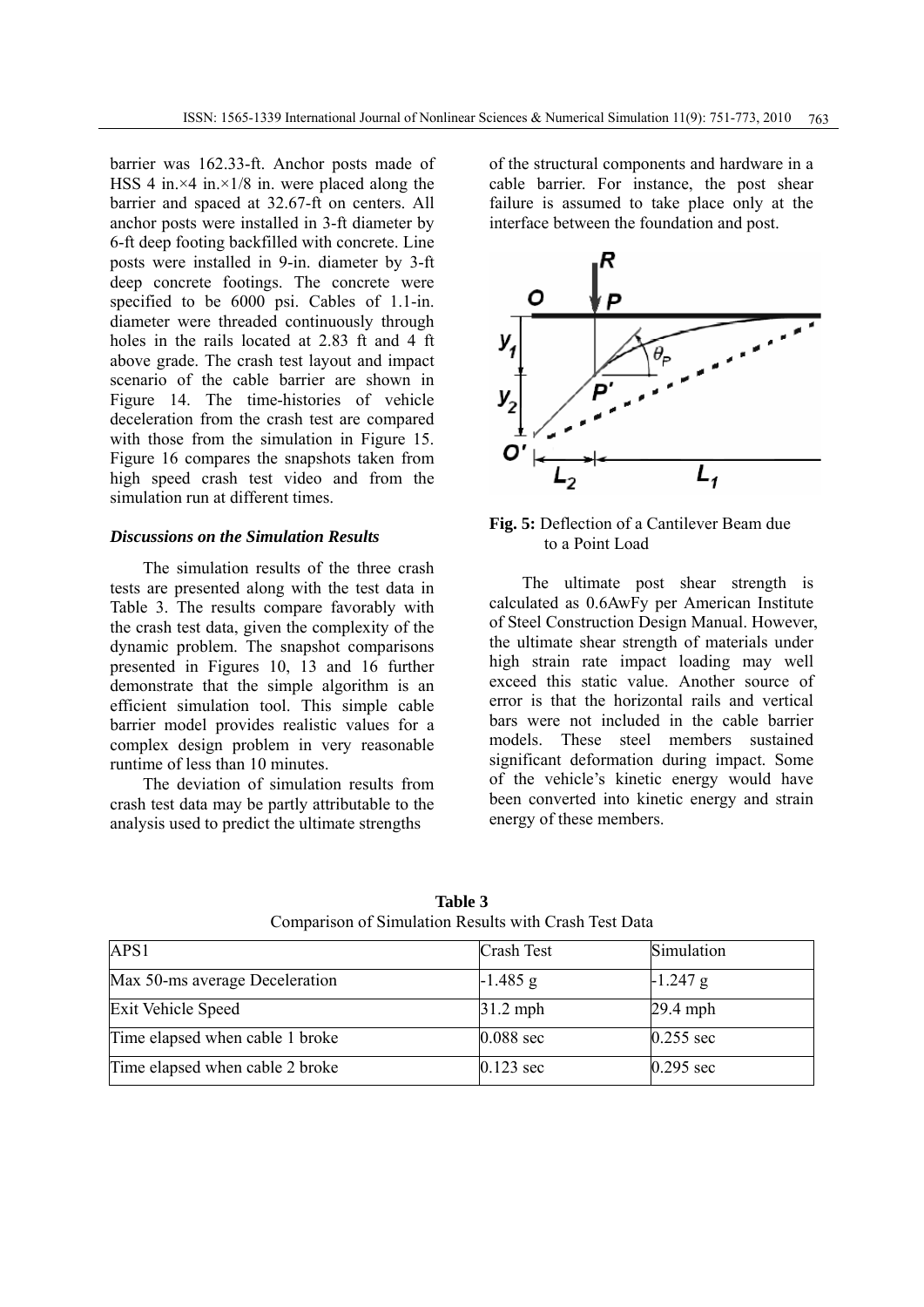## **Table 3 Cont'd:**

| APS3                               | Crash Test | Simulation                                                 |
|------------------------------------|------------|------------------------------------------------------------|
| Max 50-ms average Deceleration     | $-3.9 g$   | $-2.17$ g                                                  |
| Maximum Barrier Deflection         | 7.49 m     | $6.78$ m                                                   |
| <b>Exit Vehicle Speed</b>          | stopped    | stopped                                                    |
| Time elapsed until Vehicle Stopped | 0.950 sec  | 0.998 sec                                                  |
| Post Failed in shear/pullout       | vehicle    | 4 posts on each side of 4 posts on each side of<br>vehicle |

| APS4                               | Crash Test | Simulation                                                 |
|------------------------------------|------------|------------------------------------------------------------|
| Max 50-ms average Deceleration     | $-5.72$ g  | $-4.98$ g                                                  |
| Maximum Barrier Deflection         | 4.4 m      | 6.6 <sub>m</sub>                                           |
| <b>Exit Vehicle Speed</b>          | stopped    | stopped                                                    |
| Time elapsed until Vehicle Stopped | 0.78 sec.  | $0.720$ sec.                                               |
| Post Failed in shear/pullout       | vehicle    | 4 posts on each side of 4 posts on each side of<br>vehicle |



**Fig. 6:** Post rotation at base under Mp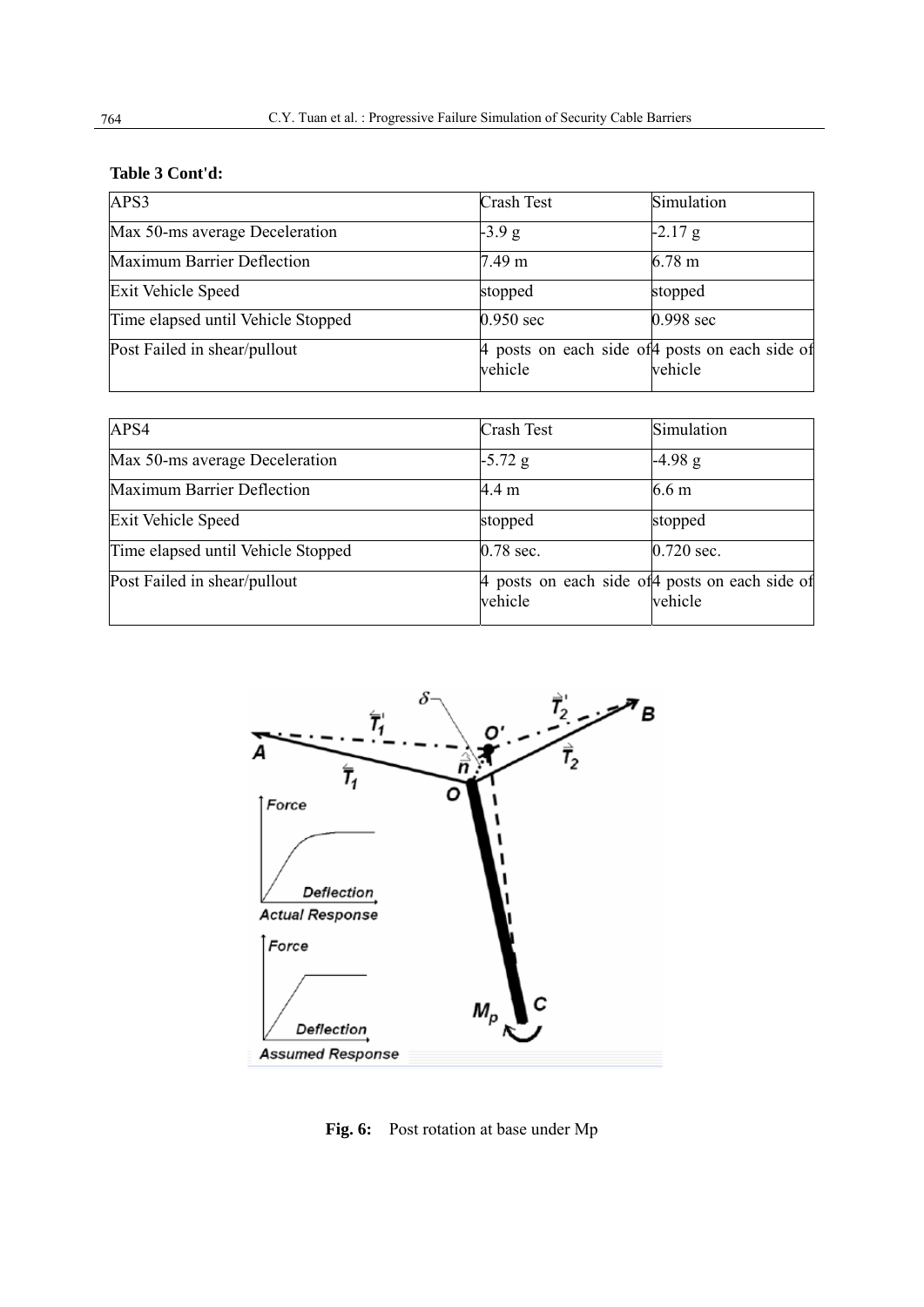

**Fig. 7:** Normal force vs. Average vehicle deformation in impact with a rigid barrier



**Fig. 8**: CRASH TEST # APS1 Impact Scenario

The design of a cable barrier typically requires foundation or anchorage that can sustain large pullout forces, such that the cables can sustain large deformation to dissipate the vehicle's kinetic energy. Thus it usually takes relatively long duration for a cable barrier to bring a vehicle to rest.

## **Kinetic energy dissipation due to post pullout**

There are many publications on post-soil interaction with impact scenarios similar to the current study. In 1970, Southwest Research Institute conducted tests of post-soil interaction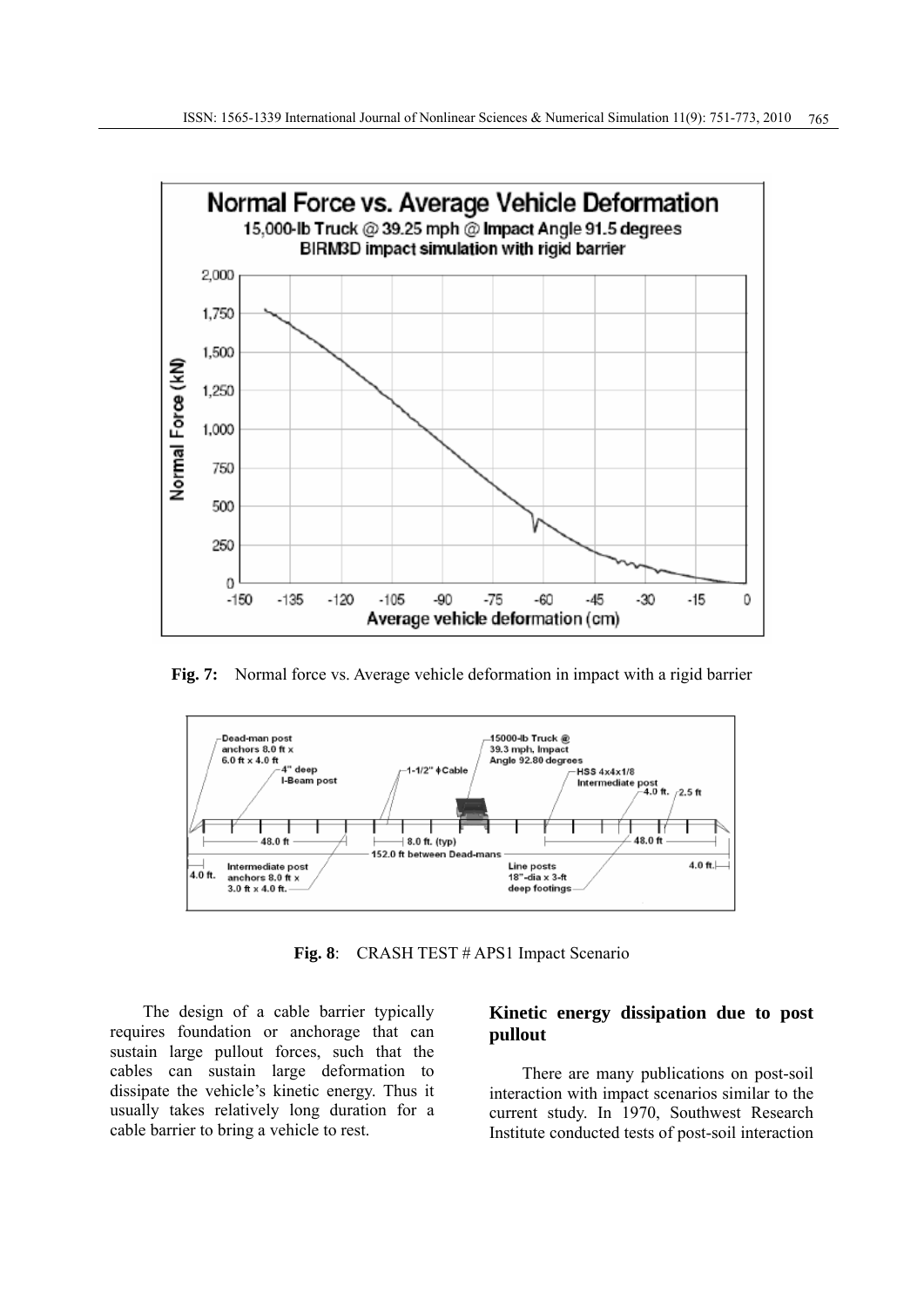[14]. The test matrix included two soil types, three different posts and four embedment depths. The shear strength of soil was found related to the energy dissipation, and the embedment depth proved to be an important factor. In 1978, Southwest Research Institute conducted pendulum tests [10] on two guardrail posts in five different types of soils. The study focused on properties of posts but did not consider soil characteristics. In a later study, a series of static and dynamic tests was conducted using steel and wooden posts [21] in cohesive and non-cohesive soils. This study predicted that stresses resisting the movement of the post are acting on the leading and trailing faces of the post. In 1996, soil behavior during impact on posts was closely studied [17], where soil pressure along the posts was measured. Test results showed that the shear strength and the modulus of soil had dramatic effects on the responses of the timber and the

steel posts tested. The differences in the failure mechanism between stiff and soft cohesive as well as stiff and soft non-cohesive soils were demonstrated by both stress distributions measured by the pressure transducers along the post embedment depths. It is a common design practice of post foundation to assume the point of rotation of a post under lateral loading to be at a depth 2/3 of the post embedment depth from the top of the foundation. This assumption is proved fairly accurate from the plots of soil pressure at different depth during the impact for different soils [17]. In a study in 2005 [3], an optimum depth for a guardrail post was evaluated using LS-DYNA to prevent the impacting vehicle's wheel from snagging with the post. In another study [21], interaction between a guardrail post and gravel was modeled in LS-DYNA and the simulation was validated against crash test.



**Fig. 9:** Comparison of Decelerations at C.G. Crash Test APS1 vs. Simulation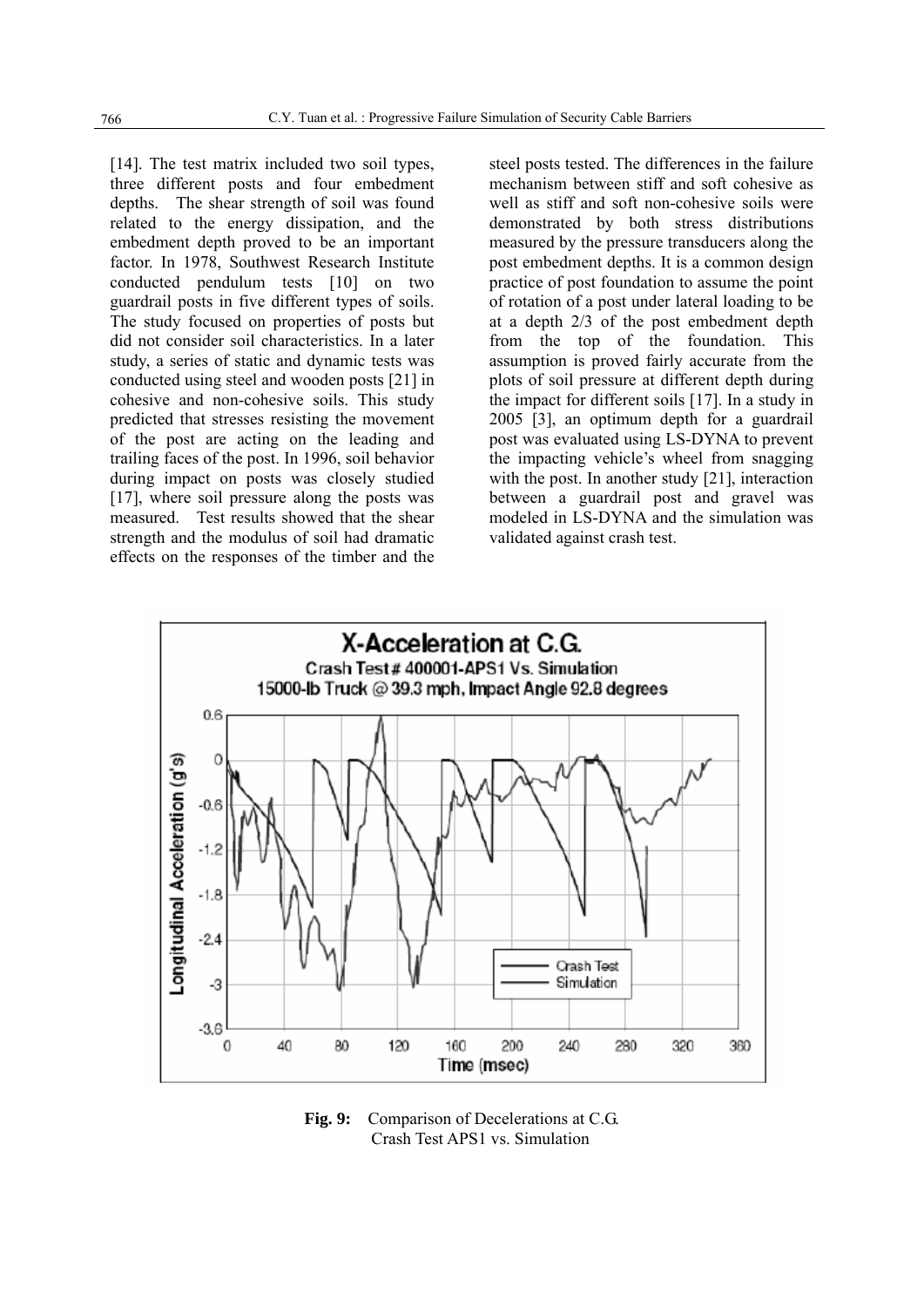

**Fig. 10:** Snapshot Comparison between Crash Test #APS1 vs. Simulation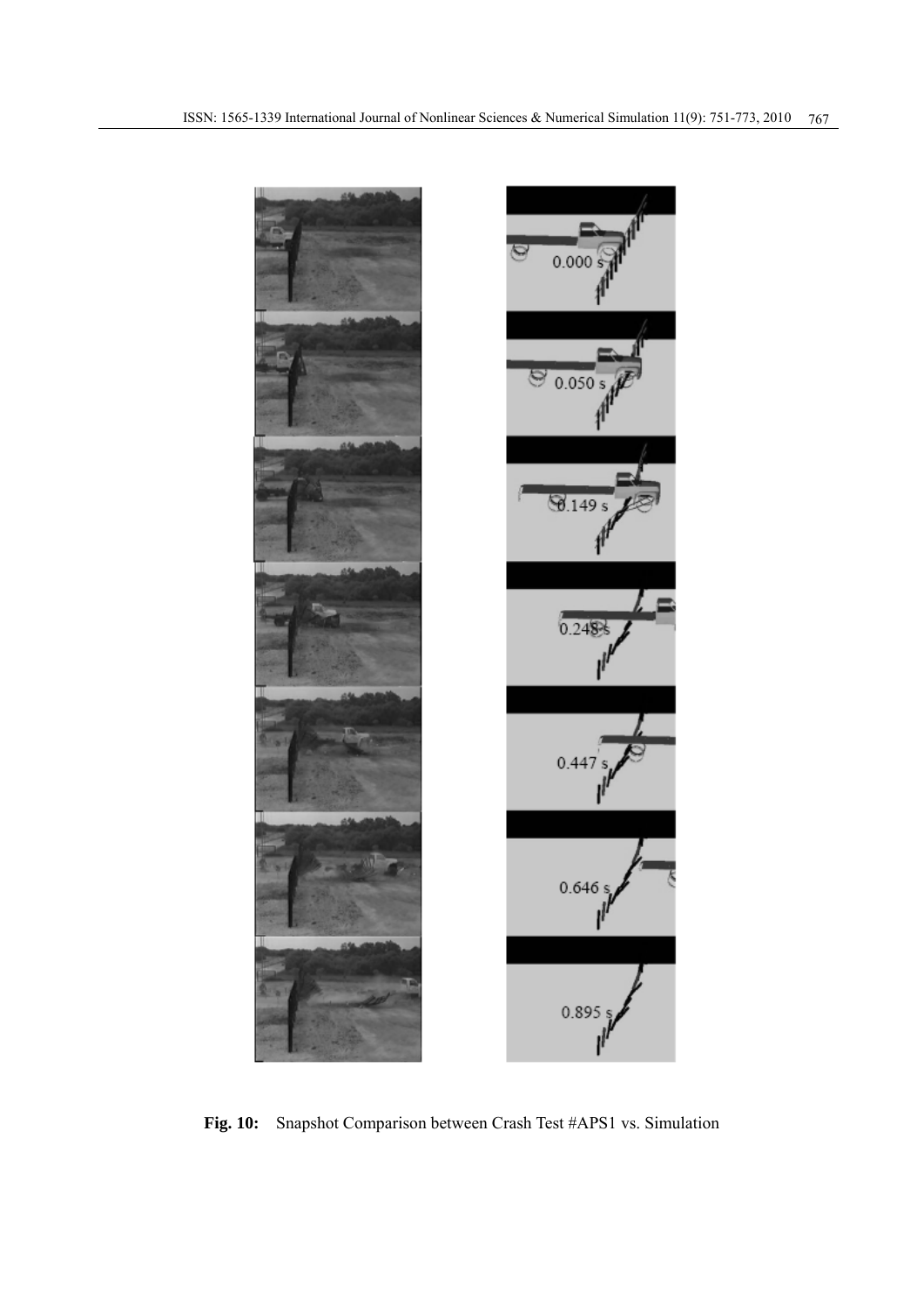

Fig. 11: CRASH TEST #APS3 Impact Scenario

Since the effect of post-soil interaction is critical, it was taken into account in the simulation algorithm. The amount of total energy that can be dissipated in soil-post interaction was empirically estimated based on standard post foundation design. For a concrete foundation in non-cohesive soils with 6~7% moisture content and standard compaction, the post dynamic displacement and kinetic energy dissipated during impact can be related as follows:

## $S_1BD^2 - 2.37PD - 2.64PH = 0$ (21)

where P is the horizontal load in lbs, H is height above ground for horizontal thrust in feet, B is the average diameter of embedded portion of pole in feet, and S1 is average soil pressure above the point of rotation in psf, and D is the depth of embedment in feet. The maximum value of S1 is set at 8000 psf as the soil bearing strength under dynamic loads. Table 4 shows estimates of the total energy dissipated in the crash tests based on the Equation (21). The kinetic energy of the vehicle was reduced by this value to balance the energy at the end of each time step in the

simulation. After taking the energy dissipation into account, simulation results match closely with the crash test results. No energy lost was assumed for crash test #APS1. Further, depending upon the types of anchor, an ultimate pullout capacity of 20 to 50 kips along the post was assumed in the simulation.

#### **Conclusions**

The following conclusions are drawn from the current study:

The algorithm developed for simulation of progressive failure of cable barriers is a substantial departure from the conventional finite element techniques. First principles of physics are applied directly to predict the kinetic and kinematic parameters within 10~15% difference from crash test data. Simulations are accomplished in less than 10 minutes of runtime on a desktop or a laptop computer.

The model developed could be further improved by including the post-soil interaction in the simulation, and by accurately modeling plastic stretching of cables as more test data become available.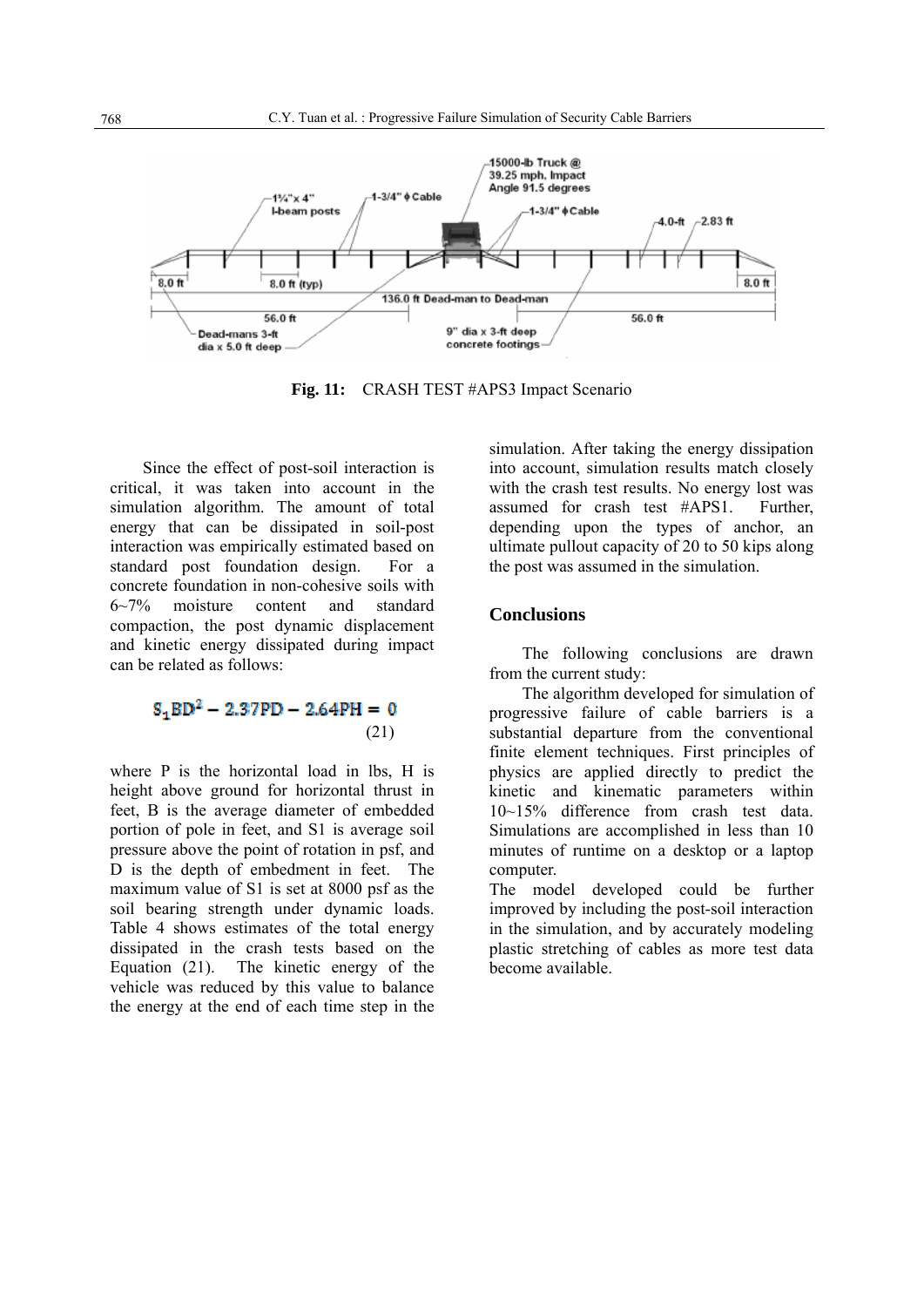

**Fig. 12:** Comparison of Decelerations at C.G. Crash Test APS3 vs. Simulation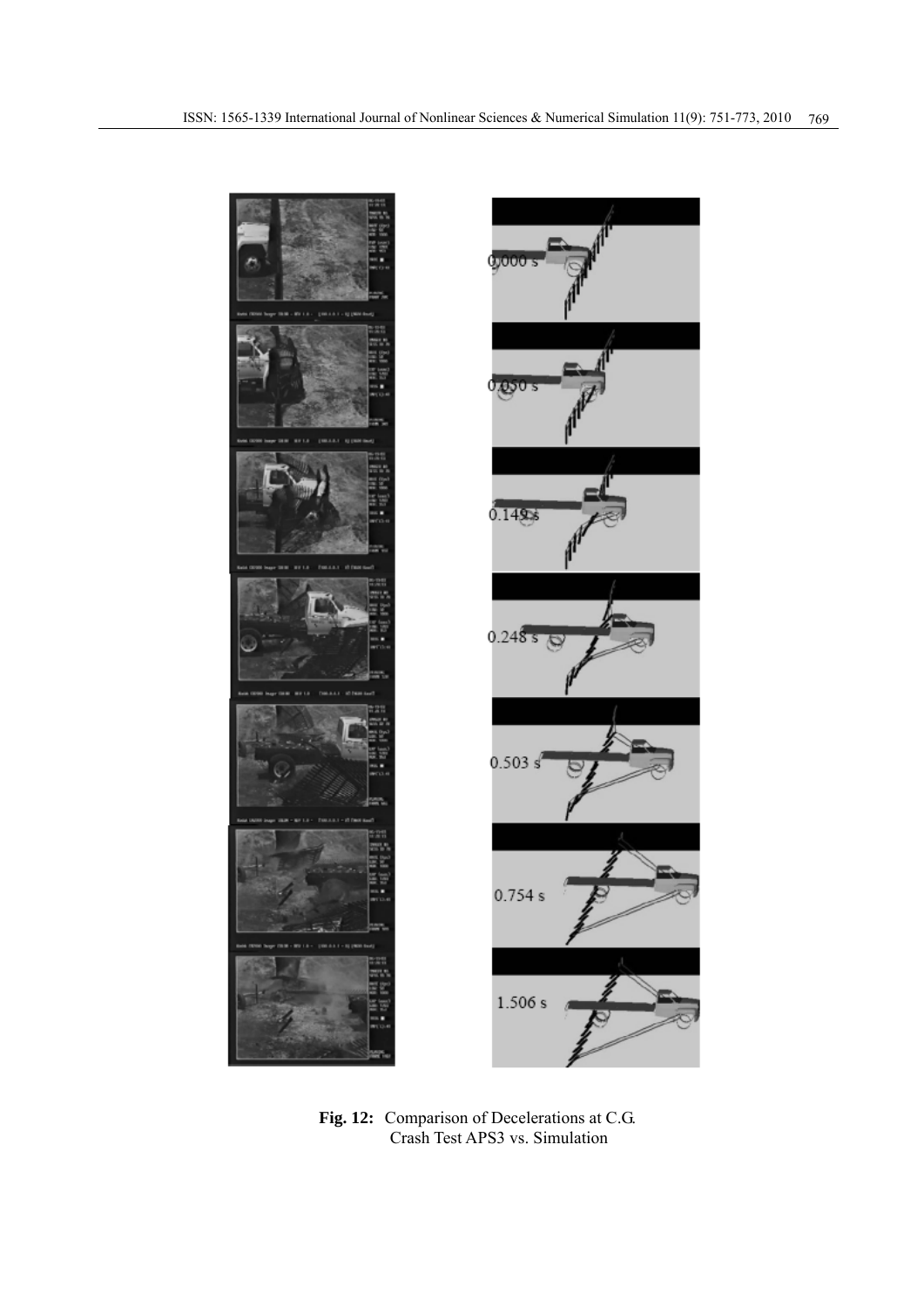

**Fig. 13:** Snapshot Comparison between Crash Test #APS3 vs. Simulation



**Fig. 14:** CRASH TEST #APS4 Impact Scenario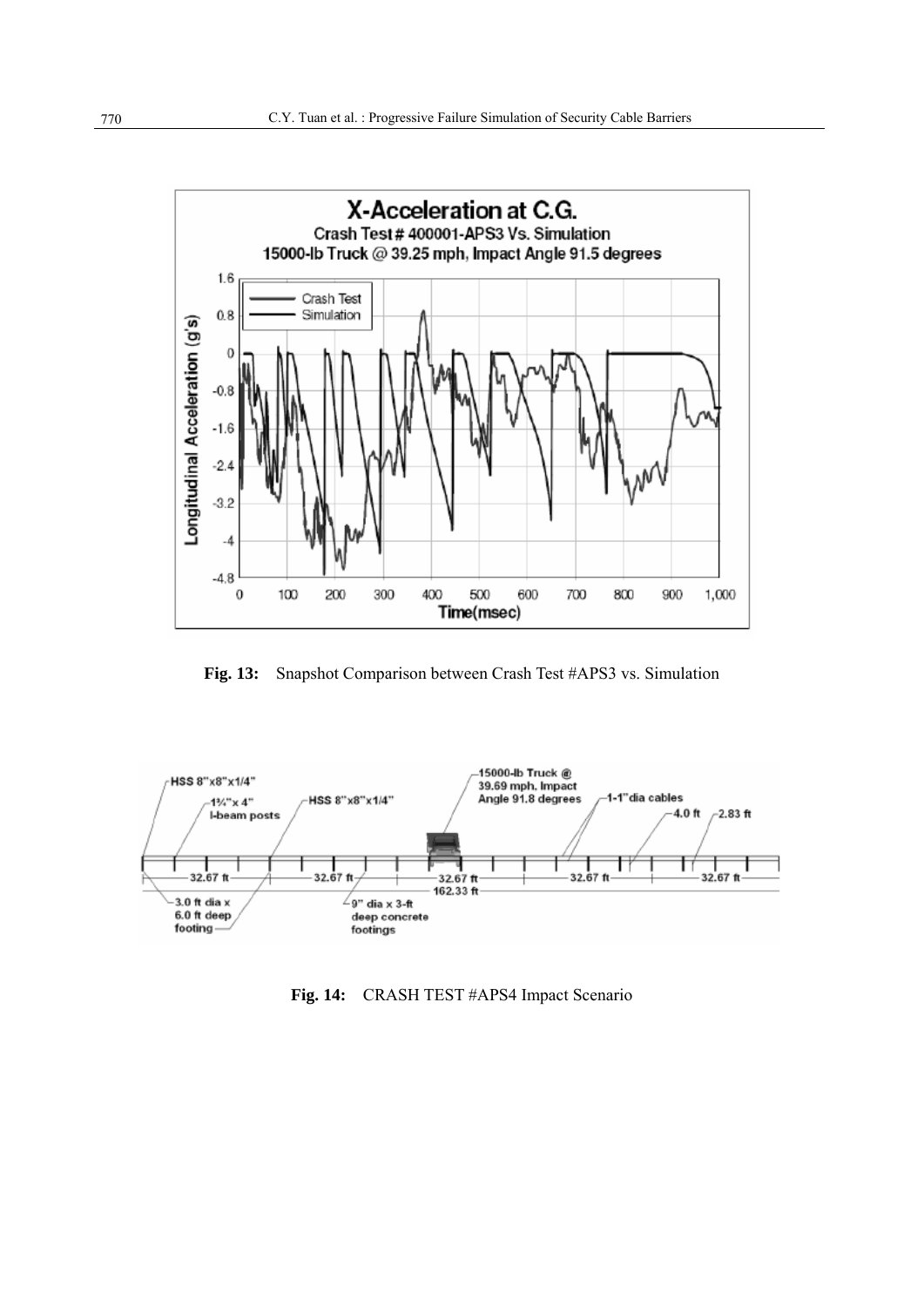

**Fig. 15:** Comparison of Decelerations at C.G. Crash Test APS4 vs. Simulation

| <b>Table 4</b>                                            |
|-----------------------------------------------------------|
| Estimation of Energy Dissipation in Post-Soil Interaction |

|                                          | Literatures on simulations validated with crash test<br>2000-kg vehicle with 102.2 km/hr @ 25.40 impact angle |       |          |       |                         |                  |                  |    |                |          |                                     |
|------------------------------------------|---------------------------------------------------------------------------------------------------------------|-------|----------|-------|-------------------------|------------------|------------------|----|----------------|----------|-------------------------------------|
| K.E. normal to post ~ 270,000 lb-ft. [7] |                                                                                                               |       |          |       |                         |                  |                  |    |                |          |                                     |
|                                          |                                                                                                               |       | Energy   |       |                         |                  | Seen & Estimated |    |                |          |                                     |
| в                                        | D                                                                                                             | δ     | absorbed |       |                         |                  | from crash test  |    |                |          |                                     |
| ft                                       | ft                                                                                                            | ft    | ft-Ibs.  |       |                         | videos           |                  |    |                |          |                                     |
| 0.479                                    | 3.668                                                                                                         | 0.482 | 2408     |       |                         |                  |                  |    |                |          |                                     |
| 0.479                                    | 3.504                                                                                                         | 0.689 | 3474     |       |                         |                  |                  |    |                |          |                                     |
| 0.479                                    | 3.340                                                                                                         | 0.965 | 4693     |       |                         |                  |                  |    |                |          |                                     |
| 0.479                                    | 3.176                                                                                                         | 1.381 | 6237     |       |                         |                  |                  |    |                |          |                                     |
| 0.479                                    | 3.012                                                                                                         | 1.795 | 4801     |       |                         |                  |                  |    |                |          |                                     |
|                                          |                                                                                                               |       |          |       |                         | AP <sub>33</sub> |                  |    | APS4           |          |                                     |
|                                          |                                                                                                               |       |          |       |                         | # of Assumed     | Energy           |    | # of Assumed   | Energy   |                                     |
| S <sub>1</sub>                           | в                                                                                                             | D     | н        | P     | post                    | δ                | absorbed post    |    | $\delta$       | absorbed |                                     |
| psf                                      | ft                                                                                                            | ft    | ft       | lb    |                         | ft               | ft-Ibs.          |    | 4              | ft-Ibs.  | <b>Standard Pole Foundation</b>     |
| 8000                                     | 0.750                                                                                                         | 3.000 | 3.000    | 3593  | $\overline{2}$          | $\overline{2}$   | 14371            | 4  | $\overline{2}$ | 28743    | Equations where point of zero       |
| 8000                                     | 0.750                                                                                                         | 3.000 | 3.000    | 3593  | $\overline{7}$          | $\mathbf{1}$     | 25150            | 13 | 1.5            | 70060    | stress is at a distance of 2/3rd of |
| 8000                                     | 1.500                                                                                                         | 3.000 | 3.000    | 7186  |                         |                  |                  |    |                |          | post depth below ground level       |
| 8000                                     | 3.000                                                                                                         | 5.000 | 3.000    | 30349 | $\overline{\mathbf{4}}$ | 1.5              | 182094           |    |                |          |                                     |
| 8000                                     | 3.000                                                                                                         | 6.000 | 3.000    | 39024 |                         |                  |                  | 4  | 1.5            | 234146   | $S_1 BD^2 - 2.37 PD - 2.64 PH = 0$  |
| 8000                                     | 8.000                                                                                                         | 4.000 | 3.000    | 58851 |                         |                  |                  |    |                |          |                                     |
| 8000                                     | 8.000 4.000                                                                                                   |       | 3.000    | 58851 |                         |                  |                  |    |                |          |                                     |
| <b>TOTAL</b>                             |                                                                                                               |       |          |       | 13                      |                  | 221615           | 21 |                | 332949   |                                     |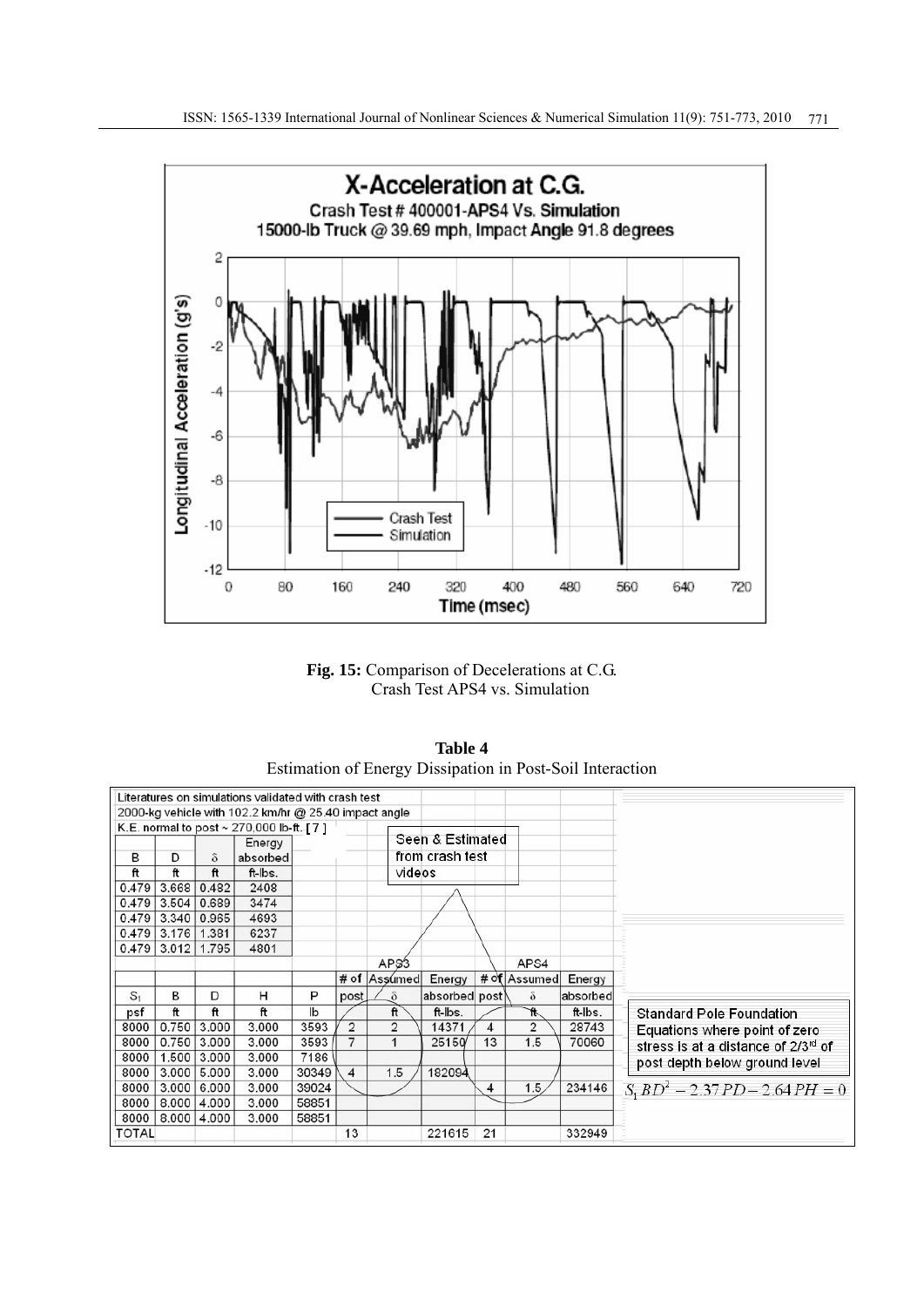

Fig. 16: Comparison of Damage to test vehicle and barrier, Crash Test vs. Simulation

The algorithm developed can be easily adapted to model other passive security barriers, such as concertainers and portable plastic barriers filled with water or sand.

In designing perimeter security cable barrier for K12 impact condition, L1 performance level can be easily achieved. While perimeter security cable barrier can be designed for K12/L2 performance level, it is difficult to achieve L3 performance level, mainly due to the flexible nature of a cable barrier.

Post-soil interactions significantly affect the performance of security cable barrier. Proper selection of posts, cables, post spacing, post and cable anchor foundation sizes and embedment depth are necessary to maximize the kinetic energy dissipation to optimize the barrier performance.

#### **References**

- [1] Alberson, D.C., R.P. Bligh, C.E. Buth, and D.L. Bullard, Cable and wire rope barrier design consideration, Transportation Research Record No. 1851, 2003, pp. 95-104.
- [2] Alberson, D. C., Report on NCHRP Project 20-7(210), Cable barrier –

Research and district experiences, update on guidelines for the selection of cable barrier systems, Texas Transportation Institute, , October 11, 2006.

- [3] Atahan, A.O., Cansiz, O.F., Improvements to G4(RW) strong-post round-wood, w-beam guardrail system, Journal of Transportation Engineering, volume 131, issue 1, January 2005.
- [4] Bateman, M. B., I.C. Howard, A.R. Johnson, and J.M. Walton, Computer simulation of the impact performance of a wire rope safety fence, International Journal of Impact Engineering 25, 2001, pp. 67-85.
- [5] Benson, D.J. and Hallquist, J.O., The application of DYNA3D in large scale crashworthiness calculations, Lawrence Livermore National Laboratory, Report No. UCRL-94028, 1986.
- [6] Calcote, R. and Kimball, C.E., Properties of guardrail posts for various soil types, Transportation Research Record 679, TRB, National Research Council, Washington D.C., 1978 pp 22-25.
- [7] Chaplin, C.R., Failure mechanism in wire ropes, Engineering Failure Analysis, vol-2, issue-1, pp 45-57, March 1995.
- [8] Dewey, J.F., Jeyapalan, J.K., Hirsch, T.J., and Ross, H.E., A study of the